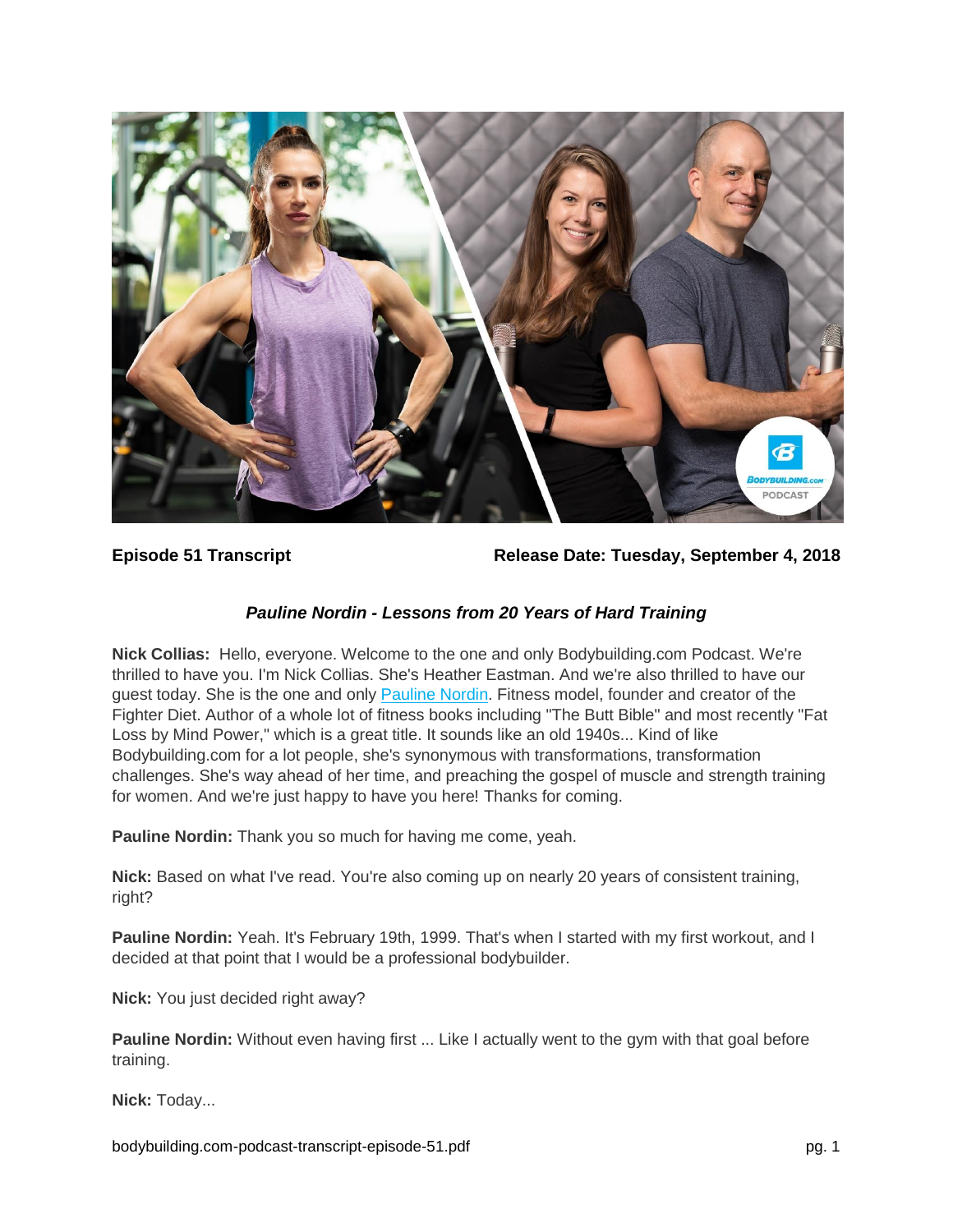**Pauline Nordin:** I saw Arnold on the cover of a magazine and I walked back in and before that I was starving myself for five years, and I tried to find that kind of the discipline, but I was lost. And I walked by a magazine store and I saw Arnold. I knew him as an actor, but not like that. I was like, "What is that?" And I saw all the muscle, and it felt like I was watching some kind of porn magazine cover because all that naked...

**Nick:** All that skin and...

**Pauline Nordin:** I know, but that really intrigued me. I got back the next day, bought the magazine and I started to pick up all this about nutrition and training, and that it required discipline and strictness and all that. And that is something that I needed. I needed to take my destructive behavior and turn it into constructive.

So, I always wanted to come to America. I said, "Okay, if I become a pro at this, I can actually be granted an American green card." So, I decided that day that I was going to allow myself to train for three years. I was never in a rush. Some people are like, "Oh, three months, it's too long." I was set in stone. I competed after three years and kept on competing for three years until I was granted an IFBB Pro fitness/figure card. That's how I started. That was 20 years almost, training.

**Nick:** So this first workout. You go in. You're inspired by Arnold. You weren't inspired by the Jamie Eason's and things that we hear about.

**Pauline Nordin:** Not about his body. That's the thing too. People always ask me that. "What did inspire you? Did you have a female model?" No, I never had. This is what's so weird. I'm not one who's very shallow. I don't care about physiques. I'm in a sport that is all about the body, and the better body you have the more of a hierarchy you have. I'm never been interested in this.

I didn't do this to have some kind of sexy-looking body. This was for me. It was like a spiritual journey, kind of a therapy for the soul. That's what got me hooked. Arnold was not about his body. Yeah, all the muscle. But it was his mindset, his drive, his determination to come to America. That was what I liked, it triggered me.

**Nick:** His early books, "Education of a Bodybuilder." I love that book. And the Modern Bodybuilding Bible too. But especially Education of a Bodybuilder. It's a really interesting mental journey that he goes on through that thing for sure.

**Pauline Nordin:** And we have so much in common there because he's from Europe. He wanted to come here and he chased his dreams. So I really related to him. The best compliment I ever got by Skip LaCour in 2004 when I was working for AST Sports Science. He gave me a picture with a sign, he says, "Little Arnold." He called me that. That's the best compliment ever. That was really like, "Okay, wow."

**Nick:** Did you start by doing Arnold workouts? What was your Day One workout when you said, "I'm going to be a pro." What was the number one thing you did to start on the first day?

**Pauline Nordin:** I didn't know there was such a thing as free weights.

**Nick:** Of course, plenty of people don't.

bodybuilding.com-podcast-transcript-episode-51.pdf pg. 2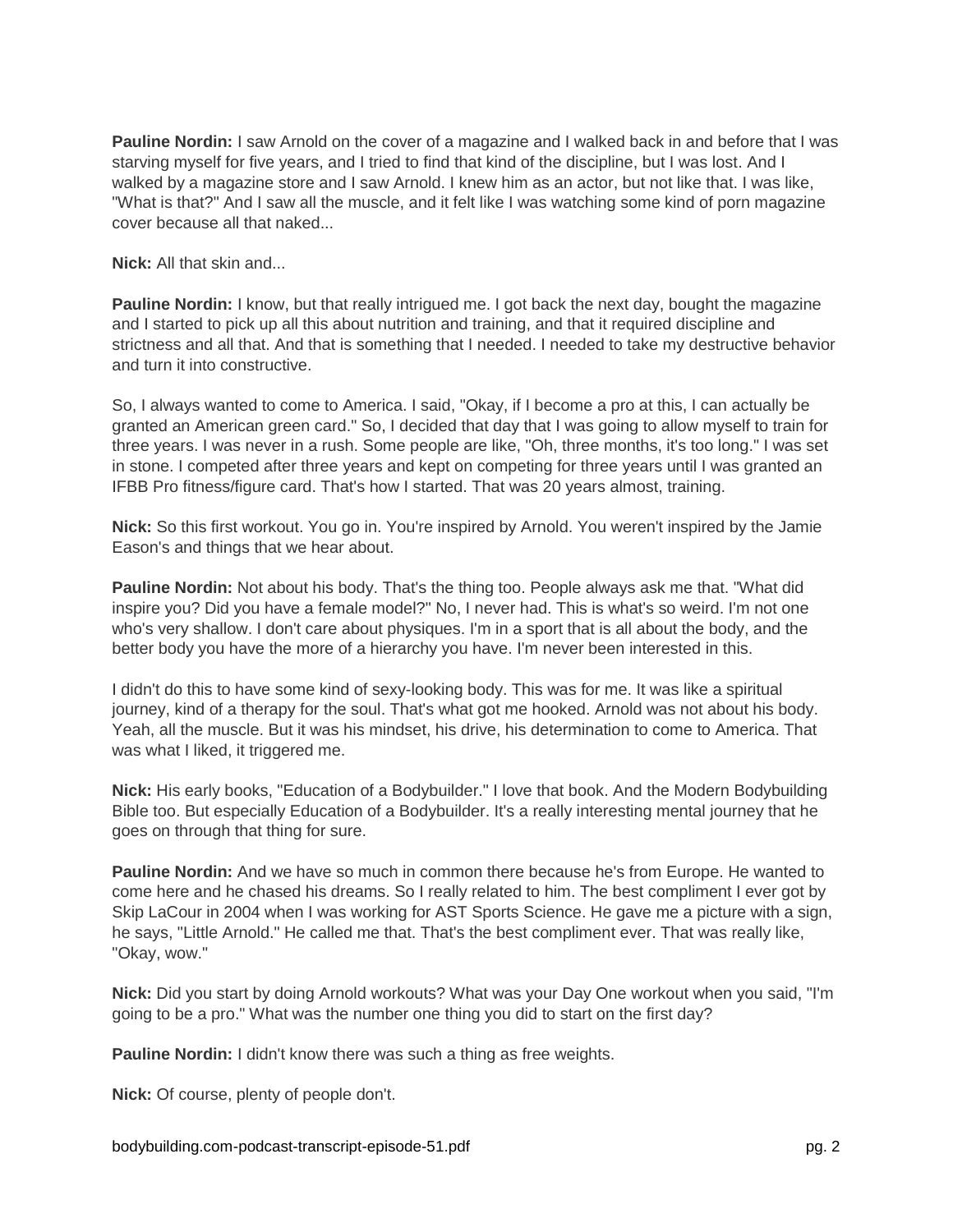**Pauline Nordin:** I know! So, I went to a Nautilus gym and I told the trainer to set me up on a musclebuilding program. So he started with this, like 20 reps, one set, all throughout the machines. And I started to question, like I saw, "What about the squat racks and the pull-ups and that?" And he's like, "Well, we don't have that." So I asked him, "Do I really have to train light to first learn it?" He says, "Well, you're supposed to." And I'm just like, "Okay well, I'm just going to train heavy."

So, I found another gym. I was fantasizing about doing real squats. I found another gym and there were powerlifters who took me under their wings and they showed me how to do it.

**Nick:** Okay, so heavy lifting was part of it from the early going. With that, comes some pretty serious soreness if you don't have a lot of experience. Did you rethink your mission in the early days? Or you're like, "This is part of the deal. I love it."

**Pauline Nordin:** I like the pain. Having had horses my whole life, my body was used to heavy lifting and training. I had an athletic body. I just had a lot more body fat, too, because my diet sucked. You know who, [Marika Johansson](https://www.bodybuilding.com/author/marika-johansson) who was from Bodybuilding.com, she was the bodybuilder at that gym where I started after that. I saw her and met her back when I was 17. That's pretty cool because she trains at Gold's Gym now, too. It's a small world.

**Nick:** That's great, though. It's pretty important to have somebody show you, "I'm this much ahead of you. This is where you're headed." That can be pretty crucial for people. I think a lot of people get that from you, obviously.

**Pauline Nordin:** Yeah. And I changed my mind when I ... in 2003, I came to America for the first time, and I was all about the bodybuilding. And I didn't have the kind of reality about seeing how big these girls are. I was small like typical fitness. So I went to America then and I saw that these girls are way too big. I changed there to, "I want to do fitness." Pretty much it's the same training. For bodybuilding, you're just going to be smaller.

So, I saw that and then at that point that's when fitness/figure took off. I was lucky to come right in where I fit in.

**Nick:** Go ahead if you have a question.

**Heather:** Early on you got right into the heavy weights, but you said your diet sucked. How quickly did you realize that you needed to adjust that and recalibrate that?

**Pauline Nordin:** It took me many years. I think my first, from 1999 to 2005, those years were when I did the typical one everyone else does. I was dieting with fish and broccoli, fish and broccoli from Monday to Thursday and half Friday. And then I gave up. And said, "Well, everyone else has a cheat day, so I'm going to have it, too." I didn't understand why I got fatter. So, I ate junk food from Friday afternoon to Sunday night, and I didn't understand how could I... How can that make sense? I'm dieting for four days.

I was completely in denial and naïve and didn't understand. And did typical this. You eat for your workouts because you're lifting so much. The thing is, it doesn't require that much energy. But I really wanted to. My heaviest weight on my little frame was 135, and I'm 5'2" and now I'm 110.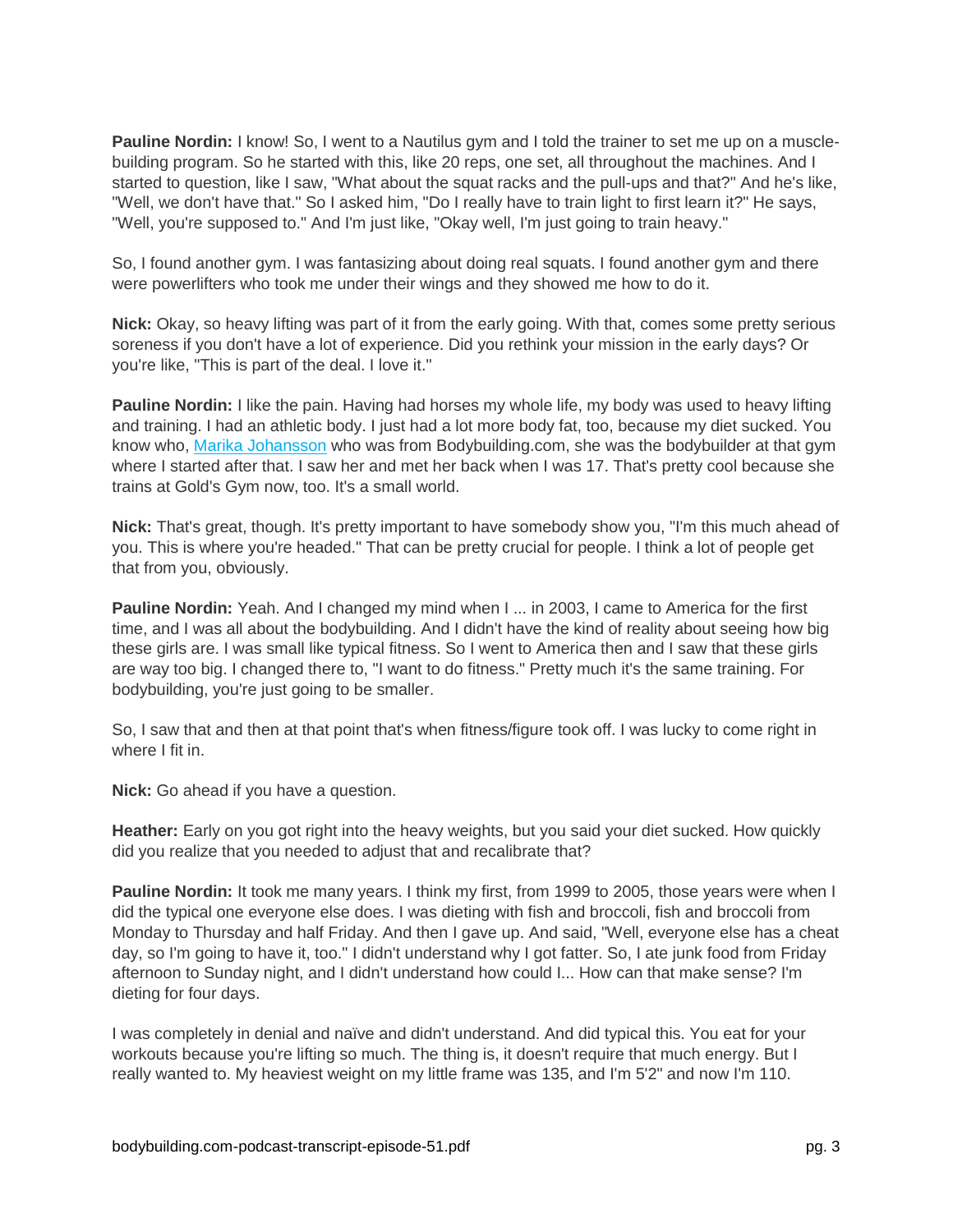In 2005, I got cast for the Biggest Loser show in Sweden and I realized at that point that I was going to be on TV every week. I don't want to look fat. I just like said, "Okay, I'm going to get started here and just eat better." Took out all the crap and all the junk food and the inconsistency of dieting, and of course I leaned out and I liked it. After that I just got better and better each year.

Then in 2007 here in America, I start to get really grumpy with competing and being hungry all the time. I was so mad. I want to eat but I also want to be lean. How do I get those two equations together? I was lucky there. Because I was running on the beach and all of a sudden I got this epiphany from whoever force who just gave me a whole concept that was Fighter Diet. How to actually do this is a catch-22.

I've never in my whole life ended a workout prematurely, but I did at that point. I actually ran home and I just write on my blog that I got it, like a genius idea. I trained clients at that time and I also had a blog. Everyone started doing this what I did, and I got really good feedback. And I suddenly lost my cravings.

I'm like, "I'm eating all this food, and I can have the cocoa powder, because I love chocolate." I did that with everything. That's how it all started. I feel like I stole something, but it was I guess all problems, they just solve in your brain, and I had runners high, and then all of a sudden I got it, but I'm really happy about that.

**Nick:** It's interesting that was a real departure from the way that bodybuilding was done at that point. Do you feel like you have a love/hate relationship with just the idea of bodybuilding and the way bodybuilding is performed over time, has that changed, you've gone back and forth?

**Pauline Nordin:** First of all, they broke my heart in 2003 when I saw how far they'd taken the sport. It's not about health anymore. It's all about the looks and not about the inside. I've always been very concerned and passionate about health. I don't care about the outside if the inside is not there. It was almost like your first love and then you see that was not really what you thought. Then I just, like, "Okay, what about if you just do it the way you want and show people that you can do all this and be healthy, and it's nothing that you do for a year and then you are washed out and can't do it anymore."

So, I decided I wanted to be like a Jack LaLanne, but a female form. To show that women can be strong, we don't have to look like a man. You can lift hard. That's been my mission all day. Because women think, for some reason, even knowing our testosterone is this little compared to guys', and you can lift until the cows come home and nothing will happen. But girls still want to do high rep and tone because they think that they're going to be so big. And then they come to me after 15, 20 years training and say, "I don't want to build so much, Pauline. I just want to be average, just like you." I'm like ...

**Nick:** After 15 or 20 years...

**Heather:** "Average just like you."

**Pauline Nordin:** I know. All right, let's do it. And then they get frustrated that they can't see results. I try to make women... if it doesn't feel like you're working hard, it's not working for you. I don't know why women have that kind of... I feel it's anti-empowering that women keep on holding this want to be small and tiny. I'm trying, like, "Embrace your shape. Be strong and healthy, whatever that is. If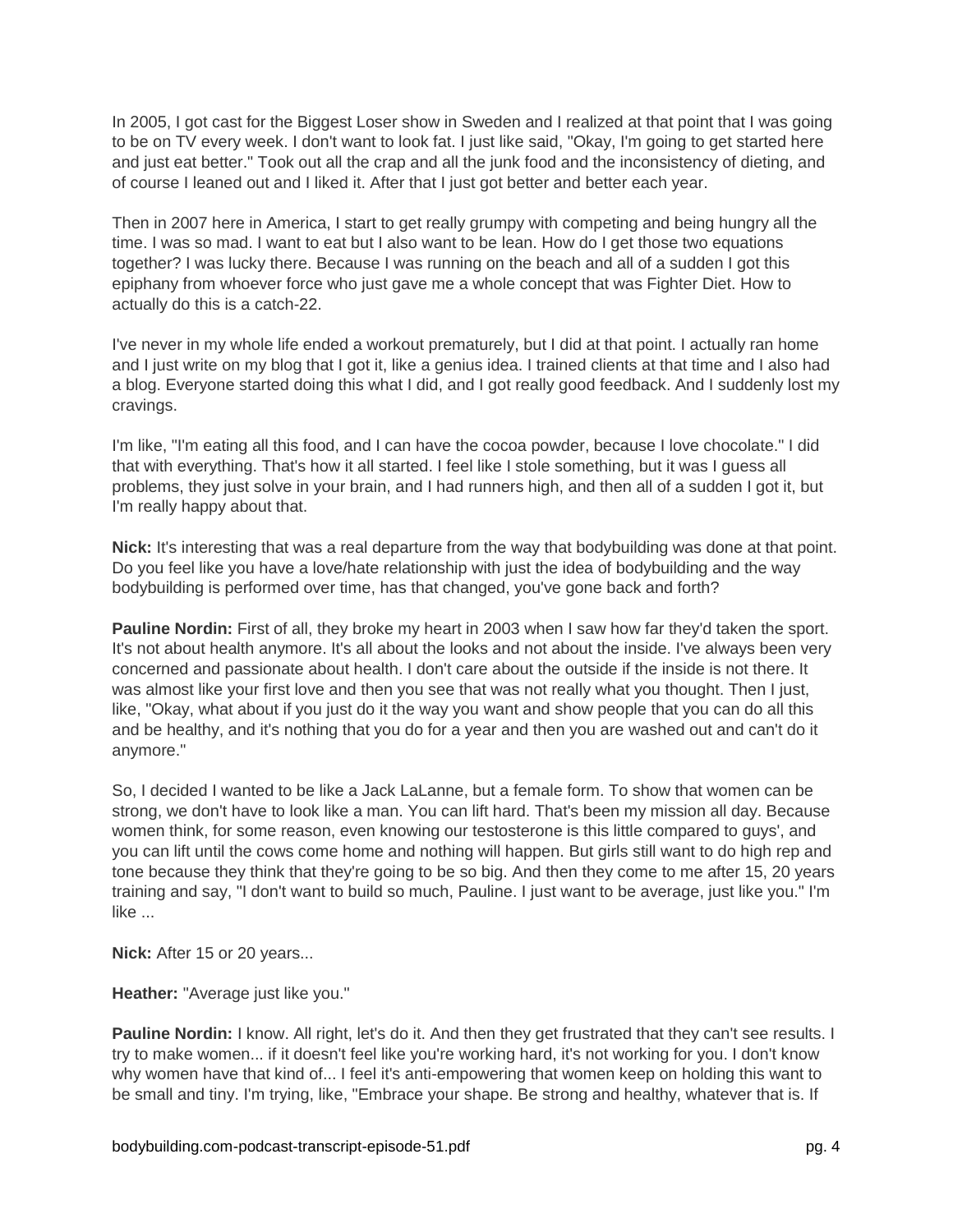it's size 0 or size 10, it doesn't matter." That's my message, overall.

**Nick:** No, that's great.

**Heather:** We encounter that story more and more often where the girl was going through the bikini phase and then all of a sudden she figured out, "If I lift heavy, I can actually stay smaller, have more muscle, and it's awesome." You kind of touched on the whole idea of the washed-out bodybuilder. I've noticed, just in interviewing athletes and people who have clicked in and figured out, "Ah, it's not about doing a show, gaining 20-30 pounds and then trying to lose that again." Kind of maintaining that steady fitness and never really reaching that wash-out point. Do you feel like that's something that is starting to actually come up higher in the industry to those top-level athletes?

**Pauline Nordin:** Well, I hope so, because I've always made it my number one to always be in shape. I don't want to have ... someone wants me for a photo shoot or something, "Oh, I have to diet for three months." Why do I want to look great one day, it makes me completely demotivated. I think that the more people who actually embrace this lifestyle instead of having that, the happier I am, because that's all that I preach. It's good to do shows and competitions, to make a goal for it and stick to your goals, but it has to be something you want to do long term because it doesn't matter how much time you're putting in here, it's not worth it if you don't love what you do. Why would you spend so much time of your life spend on complaining about being hungry, complain, "But I can't eat whatever I want. Boo hoo me, I have to go and train." You know how many people would love to go and train but they can't do it? People who are paralyzed, in a wheelchair and all that. They would love to.

We shouldn't have the luxury of complaining about something that we choose to do. It's like something's wrong with you if you're like, this is what you chose. For me, I don't complain about being hungry. Of course, I've got cravings like everyone else. But I have principles. What weighs more? Right now, I want the gratification or do I actually want to have a long-term reward? In today's society where everyone needs to have, now now now, if you don't get the message in three seconds, you're gone.

I like bodybuilding because you can't just buy it. And if you buy it you're going to lose it fast. The harder you work for it, the longer you do, the better more successful you're going to be. It's like the perfect anti-aging routine, because it's the only thing that keeps regenerating cells if you build up, and so on. It's the only thing. And what is best is you can't buy it. You can't. It's very fair and square for everyone. Doesn't matter if you have high income, low income. If you train, you eat somewhat good or heathy, you're going to be a winner. And I love that. It's very fair.

**Nick:** I think that's great. It reminds of this idea I've heard of, they talk about a training age sometimes. It's an idea I see sometimes where it's your age for how long you've been consistently training. For you it would be coming up on 20 years. But I think it's an interesting idea because it makes you stop and reflect like, "Alright something changed there. Everything that's going on in my body is a little different after that point." So for somebody who, hears that and thinks, "Well, jeez, my training age is two months, two days or two years." How does that compound over time? How is it different at five years, 10 years, 15 years?"

**Pauline Nordin:** I think first of all when you're a fitness toddler when you start. I always argue with these guys online. They're like 18 and they start with the bench and want 200. And they do a linear progression, and they...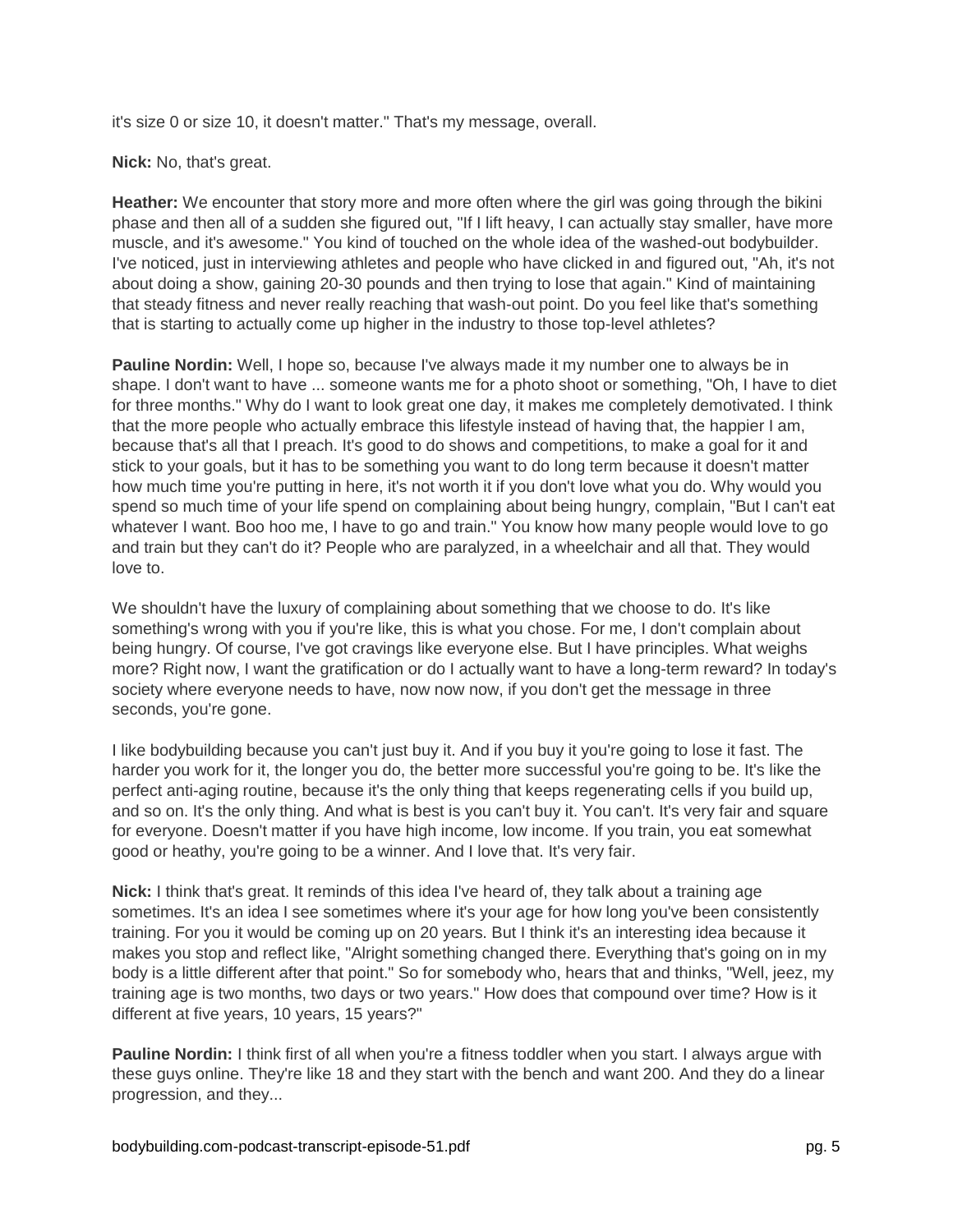**Nick:** And they think it'll last forever.

**Pauline Nordin:** And in three months they're going to be world champions. That's how they see it. They calculated and scientifically it makes sense. I'm like, "Well, wait around. Because you're going to have a typical halting pause and it's going to drive you nuts. That's where everyone falls off." I always tell people, "It's going to be fun and a honeymoon for the first six to 12 months. After that you got to love it because it's going to be much slower." And people are like, "Yeah, yeah, yeah." They think they're special case every time, like they are a genetic freak.

That comes. You're struggling with small, small, small changes. After the three years you've reached a kind of potential. After that it's about pushing the limit and beyond your genetics and all that, and keep on. And it's going to be harder every year to see changes. For me, I enjoy that. I enjoy the eating and the training. I don't care about the results, per se. And I've asked myself several times, "If you didn't look the way you wanted, if it didn't do anything, would you still do it?" I'm like, "Yeah, I would."

That shows it's true love. It's not about having a body that I can't keep up or something.

**Nick:** Is it more about just how you feel, then? You just feel different, I imagine?

**Pauline Nordin:** Yeah. It's about how I feel. But I feel better when I feel I'm in shape. Where I have chiseled my body the way I want to. And for me I have lousy genetics when it comes to fat loss. I have a slow metabolism. I have hyperthyroidism. Everyone told me that a woman who is short like me and natural and a slow metabolism, you can't look the way I want. Oh, really? You can, you just have to be a turtle. You're going to have to work harder than everyone else. A lot of people come to me too now when they know that it took me many years before I admitted to people that I have a thyroid condition because so much stigma about it. "Oh, once you have that, you can never really reach any goals." Like you can't be into some kind of lean thing. You can, so I take all those people that have that as an excuse and I just, "So, I'm doing it, what's up for you? Why can't you do it? I'm not a better person than you. You can show it."

**Nick:** That is an excuse that you hear from a lot of people. Like this is what I have.

**Pauline Nordin:** Yeah, don't make yourself a victim. Also, this is all you have. You can't replace your body. You can't change it. So what are you going to do, just settle for less than you want? I try to get all these people who sell themselves short and just say, "I, with all my crappy stuff, like I'm short, like I'm almost a midget. And I'm doing this. And you have perfect genetics. Why can't you push yourself better?" I don't like laziness overall, I guess.

**Nick:** Thinking of, you know, bodybuilding as opposed to other sports like powerlifting, you said you started out in a powerlifting gym. One thing that I do like about bodybuilding and bodybuilding culture, even though I have no background in it before this job, is that it does kind of find a way, right? A bodybuilder comes into a gym and he or she will use everything in there for something. They're not afraid of machines, not afraid of barbells. We use really everything for what it's good for as opposed to somebody who's going to be more narrow, super-performance focused. There's more of a ritual, it's definitely a long-term play. Does that appeal to you? Because you could've been a powerlifter if you wanted to, right?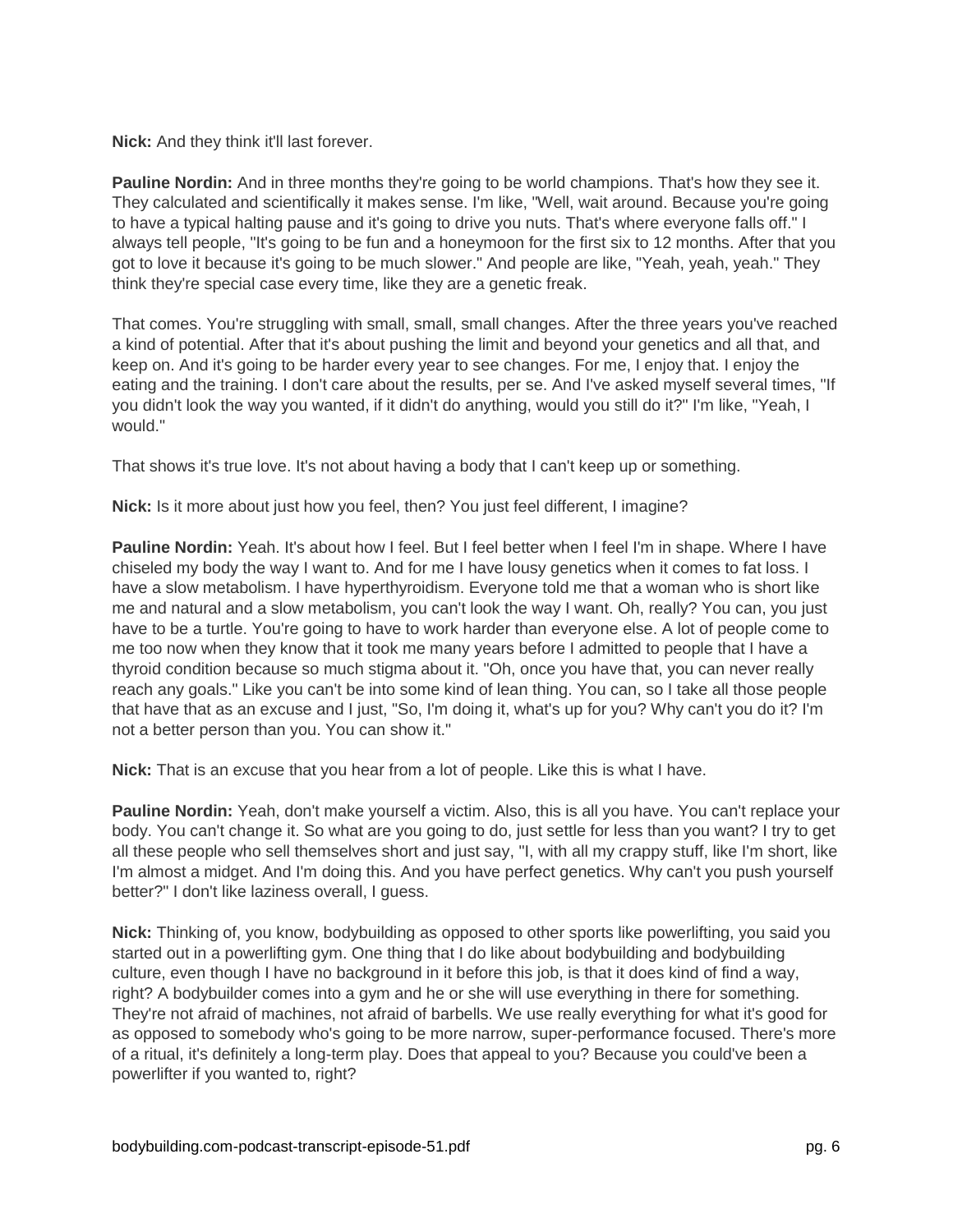**Pauline Nordin:** Absolutely, and especially when it comes to injuries. Like right now I am three days out of a surgery. I have torn my hamstring right off the sit bone. It's like two out of three muscle tendons through the muscles I have torn. And one of the tendons has retracted this much down. That was my first tear that I really hurt was in 2002. I was stupid and young. Cold and I did splits and boom, I heard in the room. And that was the first one. And I didn't know what to do at the time. I went to emergency room. And in Sweden if you can walk, you're fine. So they don't send you to the MRI, it's just like go home. I didn't know what to do, and that's the worst thing after an injury.

**Nick:** And that hamstring can just haunt you.

**Pauline Nordin:** Hamstrings, they stop everyone's career. I didn't know so I thought I was going to show that hamstring who's the boss. So I went to the gym trying to deadlift. And it didn't work. So, I was kind of, like I didn't move for several months. Scar tissue and so on. Fast forward up to 2015, I had another tear in the same spot. I had a really strong day and I felt like I was invincible and then bam, I fell to the side. That didn't teach me enough, I was going to show that hamstring again who's the boss.

**Nick:** So did you go in at that point, even and...?

**Pauline Nordin:** I didn't, and I even tried to do sprints. And I felt the warning from the hamstring said, "Don't do it again, Pauline." But I wanted to do it. So then I tore my left one. At that point I had to jump off the treadmill. So stupid, I know. From me to you, I thought I was smarter. But apparently not. Stubborn. Then, a few weeks ago I had a photo shoot where, I had been training around this for two years. I had a photo shoot and I was standing in the deadlift area, standing in the position, not lifting. And that set it off. And I knew I had to check this out.

**Nick:** After 15 years.

**Pauline Nordin:** I don't want see what's on there, but I can't train. I don't want to lose my muscle mass, either. Of course the MRI showed what I don't want, tears in both and all that. So for a long time, frustration and despair, going through all the stages. And then okay, I have to do this and then show how it's done. People are like, "Oh, now you can eat ice cream and all that." Are you kidding me? Do you think I'm going to be on crutches for six weeks, not knowing when I can come back and get fatter, too? No, this is when discipline is going to show.

I've taken this as an opportunity to show people there's no excuse, that if you can't workout, you can still get lean. And I'm going to ride on that to show people how it's done. I like to show and lead people and show them how it's done.

**Nick:** I was listening to one of [your podcasts,](https://fighterdiet.com/podcast/) and I really like that you don't hide from the injury. You get completely fascinated about the injury, and you're going really in deep leaning into it. Which is interesting because to hear you describe it now, you avoided this for a really, really long time, right? Which is really easy for somebody to do. And say, like, "I know something's wrong, but I don't want deal with it."

**Heather:** And common. We talk to a lot of athletes that have that same issue. It's their shoulder and they just kind of worked around it, worked around, worked around it. Until...

**Nick:** Just part of who I am, my bad shoulder.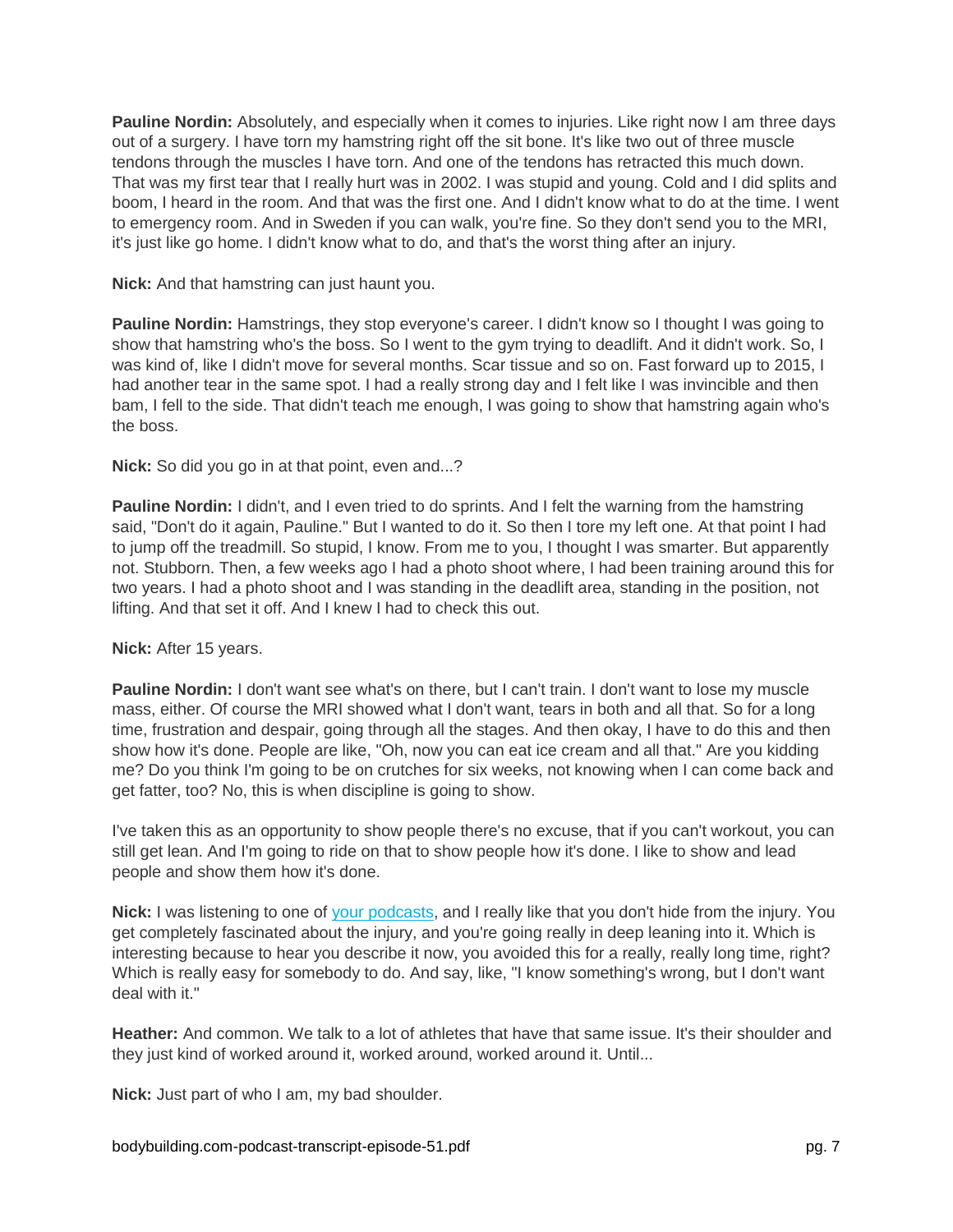**Heather:** ...something happens and you even touched on it earlier, that there are people that can't work out. There are people who are in wheelchairs and on crutches, bedridden. You're going to be one of those people here in a little while.

**Pauline Nordin:** Yeah, five days.

**Heather:** And you're taking it and flipping it on its head and not doing the poor little me.

**Pauline Nordin:** Yeah, no, I hate that. I don't want people...

**Heather:** You're actually going to show people that you can work around it and...

**Nick:** So, have you been out for a forced period of time really in the past?

**Pauline Nordin:** First I tried. So, in my whole career, I'm a training alcoholic, like a train-oholic. I had one repair for hernia in 2008. I was born with it, it wasn't through the training. I was out 11 days, and they said "You're going to have to be out for three months, at least. Because it's such a central thing."

**Nick:** Right, sure.

**Pauline Nordin:** No, I went in and I deadlifted and everything went well. I have very minimal, I have always underestimated rest. That's something that I've always been working on trying, but it's like my drug. I have to. It keeps me sane, keeps me from work and being productive. It's like my whole life is around it.

So, with this thing that scared out of me because, what am I going to do with this? I tried to train around it and didn't know how bad the injury was. I thought it was referred pain, maybe glute or something. But I was driving and my typical cramp in my glutes over and over. I couldn't do it. But for some reason, you minimize it or you think this is just part of training. I also thought ... also you're going to laugh. I've always taking pride in not working through injuries. I'm just like, "What the heck? What am I selling?" But I actually didn't realize. I thought, "I'm overdoing it a little bit," but I don't think you can do what I do with that much torn capacity.

But what had happened was that my adductor has really been overworked.

**Nick:** Oh, okay.

**Pauline Nordin:** So, for a while I started to do glute thrusts and it worked great. I went up to almost 300 pounds, and then my bod just said, "Nah, it's enough," because I started to recruit muscles that you're not supposed to, and I'm like, "I have to do something about it. If I want to train until I die, I'd rather do it now than..."

You see those biceps, when the tendon is all the way down here? I don't want to have it that far. I'm trying not to show people. First of all, pay attention to it, because I always tell people don't train around injuries. It could've been for me that on the MRI it showed nothing was wrong. That would be really bad, because it would show it's a disc/nerve problem. So I was lucky in that way. And it's just a sucky thing. I'm just happy I'm not an MMA fighter who has to go back and then tear it up again.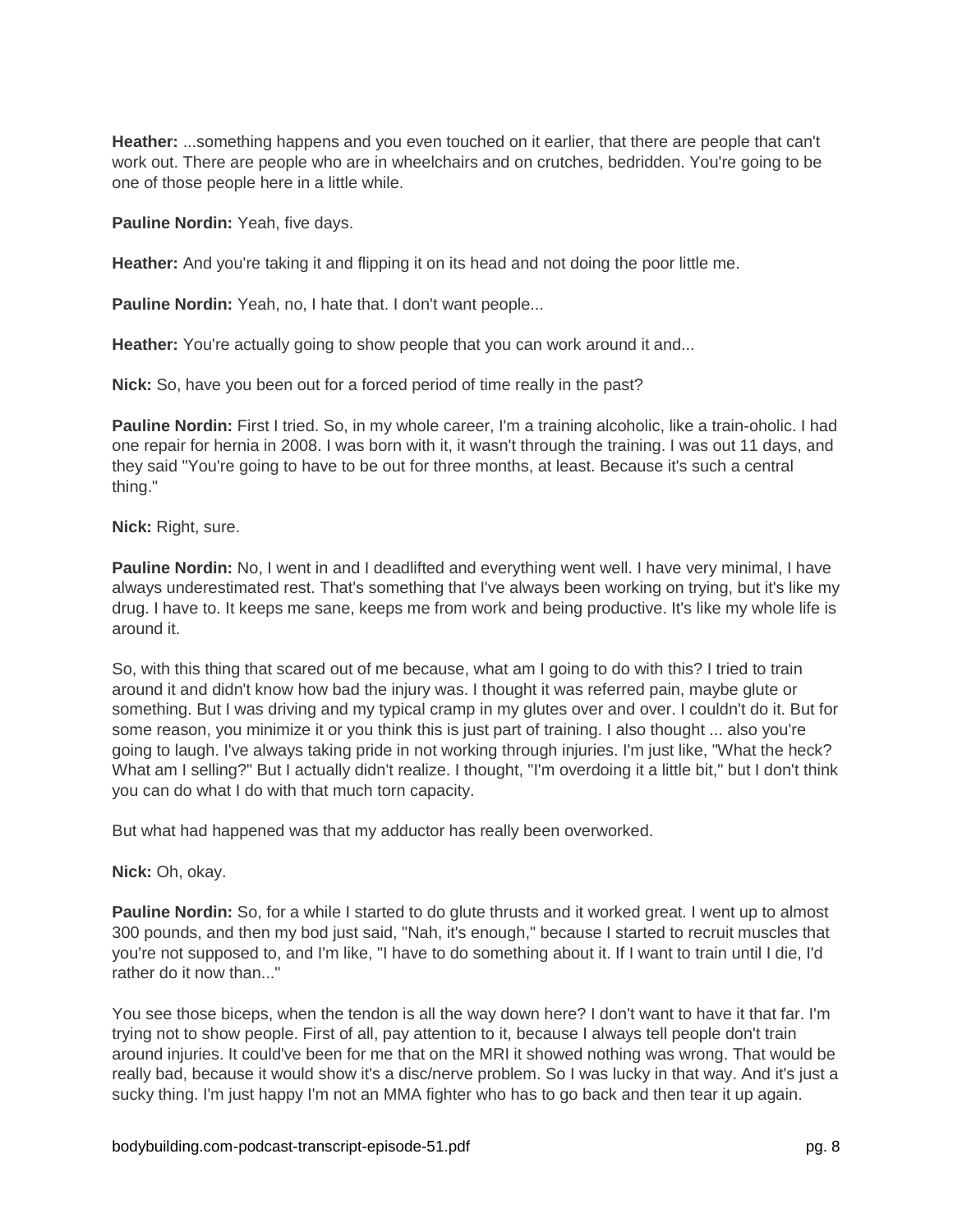**Nick:** Sure. And have a really unpredictable sore, where you don't know if somebody may know your weak point...

**Pauline Nordin:** Exactly. They know my hamstring's been pulled. "So she's going to go for that one."

**Heather:** And we're trained to think that if it's soft tissue, it's not a big deal. If it's muscles, tendons, nah, it'll fix itself. If it's a broken bone, you have to fix it.

**Pauline Nordin:** I know, yeah. That's the worst.

**Nick:** Especially, you made a great point there. You were talking about hip thrusts. Well, you think a movement is doing something, right? You look online and say, "What does this train?" Or somebody says, "You do glute or hip thrusts for this." But once you're really affected, it's training a whole different pattern, a whole different set of muscles.

**Pauline Nordin:** You get fatigued.

**Heather:** There's a lot of redundancy in the musculature.

**Nick:** All you're doing is reinforcing dysfunction at that point. You're getting worse.

**Pauline Nordin:** Exactly. And I realized that, because I saw, I got into the gym and I'm like, "I'm tired. I'm mentally drained." And I didn't know why. Is this overstraining a little bit?" I think now in hindsight just seeing how the body's trying to cope, because I've been lifting so heavy and I'm very determined. Since my start, I was threatening myself, if I don't do this rep, "Pauline, you won't get to America." If you don't do these reps you won't get the green card. Like I don't want it enough. And I've always been like that. Push my limit to the max. This is now. Now when I went online, "Okay, this is what's going to happen. I'm going to be grumpy for a while and so on. Just don't pity me, because I have the luxury that I can have a surgery. And I have it diagnosed. And I'm in good care. I'm living with my own demons. That's going to be the problem."

**Nick:** Sure.

**Pauline Nordin:** When people, they like to see someone fail and then see them go up again. I'm like, "Okay, sure, we can show you that." 'Cause I always had to work against the people who don't see me face-to-face or who don't meet me think that I'm a bitch who doesn't care about others, who's very cold. And I can understand because the photos that we document that present me, they look mean.

**Nick:** Yeah, there are some mean-looking photos.

**Pauline Nordin:** So I understand that. If I saw that, "She's not nice." That's why all these challenges transformations to the people, actually I call them up and we talk to them. It has got me closer to people. I think this is going to be, even though I think it sucks and I'd rather train, have it noninterrupted, I think this is going to be a blessing in disguise, where actually I see that all the things that I emphasized my whole career, which is the mental part, not about the body. That I always make fun of people, too. Like, I go out and instead of having these perfectly posed picture all the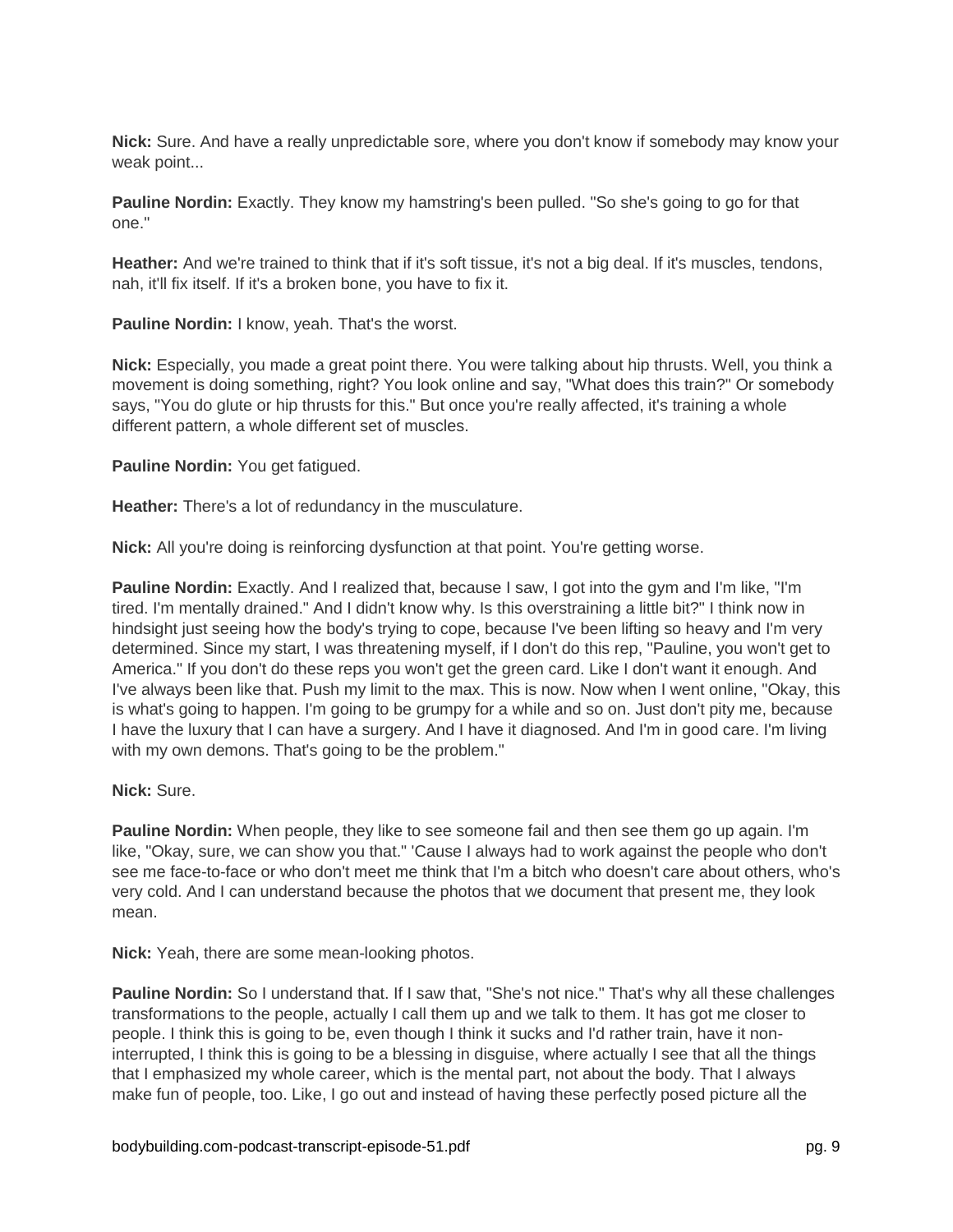time, I was the one who started this. "Okay, this is what you look like when you're not posing." And I put my stomach out there and just stand like everyone else. And then after that it came like a trend, and I see people do that. I'm like, "We've seen this."

I think this is going to be really good for people to relate to me in another way. I can show that I have walked the talk, too, in this way of having not being able to do what you want with my body, and also show how much you can maintain. That's my goal at least.

**Heather:** It flip flops, because not only will people be able to relate to you, you will be able to relate to those people that have gone through that kind of injury. And that's a big deal.

### **Pauline Nordin:** No, exactly.

**Nick:** There's also this question of control in there, right? You had control forever, and now you're having to give up control, give up authority to a certain degree. A lot of people, people in your challenges, people that work with you, you are their authority. But were you just your own authority? When I think about somebody who's really doing compensatory movement patterns on squats and deadlifts and things like that, a good trainer like you would look at that and say, "What are you doing? What are you doing?" Was there somebody over your shoulder saying, "Hey hey hey, what's going on?" Or was it all you guiding it because you've been doing it so long for yourself?

**Pauline Nordin:** Yeah, I'm one of those stubborn rats that I never ever take an order from anyone. Even though people can say that to me, "You have to get this checked and so on". All these Olympic weightlifters, I have like National Champions and all the girls that train, and I see how they train and I talk to them all the time. I just don't listen, like it would be better for me if I did or if I had a coach or if it was for a sport they would have taken me out a long time ago. But when you're on your own and you can do whatever you want with life, it's good in one way. You're your own boss, so nobody tells you what to do. But on the other hand, nobody's stopping you, so you can really keep on pushing beyond what you're supposed to. And that's where I am.

**Nick:** Sure, yeah but on the other hand you get to say, "Guess what? This was all me, I built it myself. I know exactly what I was doing."

**Pauline Nordin:** I thought it was just a little tear, I didn't think about this tendon and so on. But looking back now, it has really been an issue for so long that I just don't know how I could be training that heavy. I feel bad for my body in hindsight, like I had you lift 250 lbs deadlifts with a torn hamstring. I'm sorry, I didn't know, you should have told me. I'm just like, "Arg." My hamstrings just like, "I told you, I told you." But you know, I guess I mean people are worth to have like one shoulder that's not working at all and they still work out, so it's just, you know.

**Nick:** And you're also somebody who has done a lot of free weights training, you've been big on things like deadlifts and squats for a really long time. Other people when they start to feel those twinges, they go for the machines. Right now, I feel like we're in this interesting place in fitness where because of CrossFit, because powerlifting is so popular, everybody is so pro-barbell, antimachine these days. But looking at the workouts that you're doing for Bodybuilding.com while you're here, there's definitely a balance of those. How do you find that balance, and how has that changed overtime?

**Pauline Nordin:** Well, actually I think the free weights are always going to be the foundation of it. I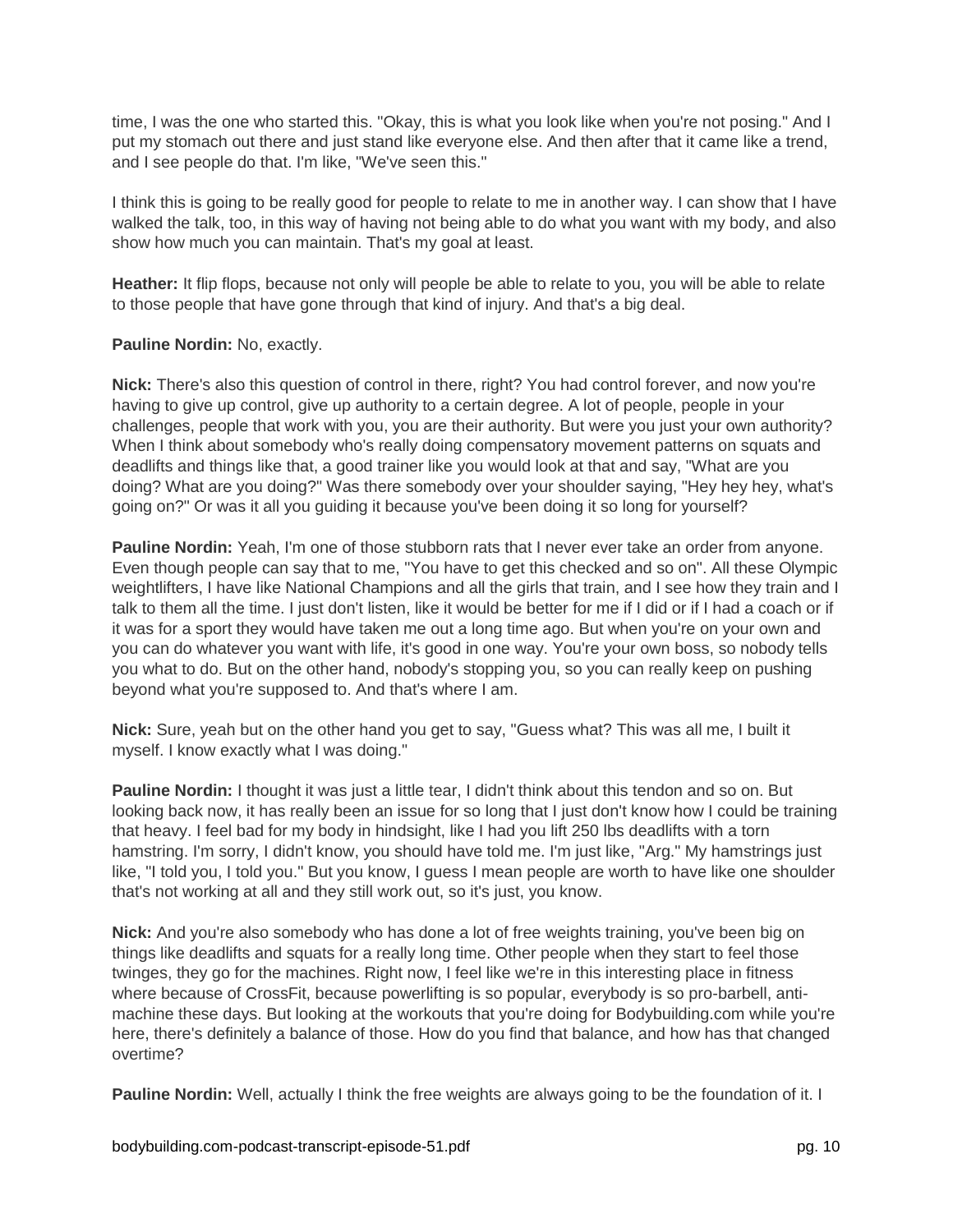know too much that machines take away some of the load, and I want to overload my body. Machines have really been helpful for me with injuries now, like as long as I could actually train around it. Like I could do calves and stuff like that, and I think both has its place. I don't really subscribe to the theory that you should teach beginners machine moves, because that's bad. Just let them do very little weight and show them so you can actually establish. What I didn't do, I didn't learn the correction. I was talented so I got the hang of it, but still I think it's important to do that and not be a lazy personal trainer. Just put them on a machine and the work happens. Because if you've been training for years and you can't even do a squat, something's wrong with your training. So I think that it's important.

**Heather:** And those open chain movements are designed for rehabilitation exercises, like that's really what they're meant to do. You'll see a bodybuilder on the leg extension just because they're trying to really target the quads but for 90% of the population, that's what a machine is for, is for rehabilitating or working around an injury, or isolating just one part of the muscle, and that's really what rehabilitation is. It's not about building muscle. So, and then, going back to that balance of free weights and what you were talking about, so chances are you're going to have to come back a lot lighter. And you talk about this in a lot of your videos like, leave the ego at the door and that kind of thing, so talk to me a little bit about your mental preparation for that.

**Nick:** For not training hard.

**Heather:** Because I think that a lot of people want to just jump right back into where they left off.

**Pauline Nordin:** I would do that too if I didn't know it's going to be an expensive surgery, and I have learned a lot more by pretty much trying to find evidence that I don't have to do what I'm supposed to do. I've Googled so many different protocols on rehab and what to do and expect the timelines, and I see okay 6-12 months. So I'll be there in 3 months, and then I realize. So I have this stupid theory that it's not true, but I tell myself, "Pauline, you're never giving your body rest for your whole life. This is going to have a mega, super compensation effect here." So it's just, it might happen actually, like for once it actually got to rest. And now with it being suppressed for 20 years, it can actually heal up, so who knows.

**Nick:** You're gonna get huge.

**Pauline Nordin:** I'm gonna come back bigger than before. Because I had one year back in 2010 when I actually cut off 10 lbs of muscle that took me 10 years to build. That was because I had a photo shoot and we took a right angle where, if you took that photo today it was like, "Wow, I look jacked, great." But at that time I felt like I was actually a little too big, and it was weird because I was just 120 lbs. and I talked to Pavel, the photographer, and was like, "do you think I look a little too big, like too muscular?" He says, "yeah" so at that point I said I'm going to cut it off, I'm very determined.

So, I did that, it took me one year and I stopped training weights and the legs kept on being there. I cut my protein in half and I remind myself now that, "Pauline, even though you're trying to really take off weights, it's going to take some time." Now after 6 weeks, I'm going to be sedentary so I made sure that I trained as much as I could up to that point. But it's going to be lighter and the reason why I'm not scared of this is first, any little thing of stimulation in muscle you can have after time off, it's going to stimulate it. Muscle memory, thank God for that. I'm going to have to do the rehab with a physiotherapist because I don't want to come out of this and then mess something up, it's not worth it. And also, a tendon takes a long time. This is the only time that I'm allowing myself and I'm going to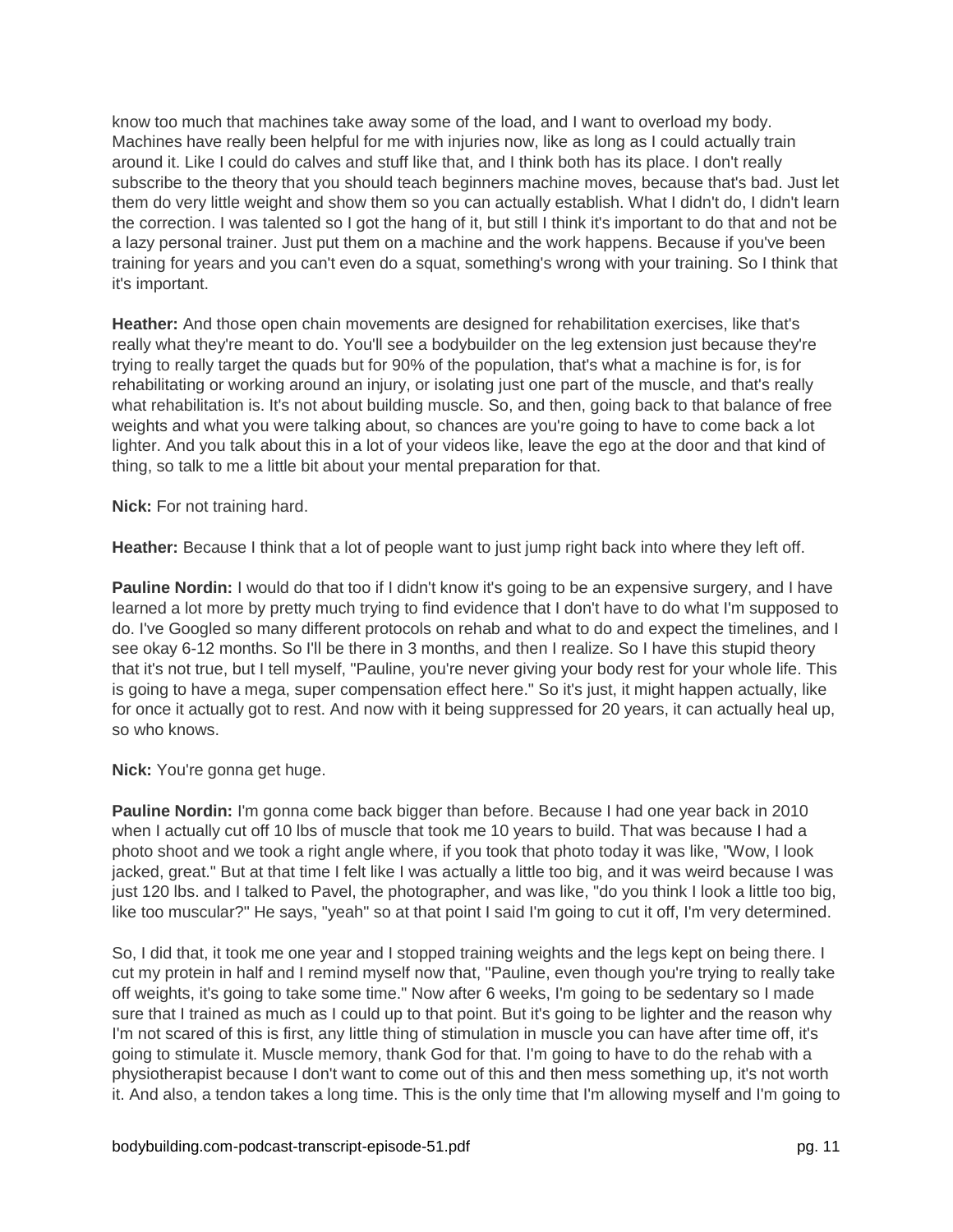follow doctor's orders, I've never done it before. It's about time.

**Nick:** Okay so I imagine you probably did a lot of studying of things like detraining and what happens when... you know how much, you give almost 20 years of muscle memory and of muscle mass built up, how does it chip away and does it come back or is it sort of asleep?

**Pauline Nordin:** So what I saw, for 3 weeks I stopped training, did the surgery and I lost like 3 lbs but I got shredded so the thing is that when I can't train I get even more disciplined in my diet. I don't have any treats, I don't have any rewards, I lower my calories a little bit, like 200. People always say, "Oh, so you're going to eat much less now?" Not really because my workouts maybe take 200 calories, so it's going to be very little.

**Nick:** Right, 200 calories is not that much.

**Pauline Nordin:** So that's what people always overthink that you have to either starve yourself or you have to eat so much. Because, a person like me who's so small, I don't need much so unfortunately, I wish I could eat more. So I saw how the muscle glycogen goes down, and standing in a mirror one night, I told people like my followers that I felt like a skeleton. Like I had jeans and loose top on, and I know I should know better that if I just pose, like strip down naked, I will look buff again. But I look at that and I'm like I'm going to have a hard time with this.

So, I remember, because I'm not one of those crybabies that just cry to show tears. When I cry, it's for real, and I didn't plan on it so I had that podcast one morning and I started to cry because I just felt like a skeleton. And I have my whole, like it's my castles, this is my expression, my selfexpression, my art and it's taken away from me soon. And I have to be okay with that, but then I train legs like around it, pumping up and stuff and had electro-stim and did all these weird moves that I made up. And the muscle pump came back, so the next day I looked normal, and I'm like, "Okay, you got this Pauline." I did a voice recording for myself, "Pauline, remember now that it's just about the pump first."

But anyway muscle, if you're completely down, sedentary, not moving around it's going to take about 3-5 or 6 weeks before something's actually going to happen. And the longer time you train, it's not going to be ruined overnight.

**Nick:** It's hard to believe that, though.

**Pauline Nordin:** Yeah, if you built your whole body with steroids in 3 months, of course you're going to lose it. But that's because you didn't really build it you know? So yeah, it's going to be smaller but I think I'm going to be able to train the upper body. And probably will build more there because I saw the last weeks when I didn't train legs that I actually got stronger because it was more time off.

I don't do any cardio, I don't do any weight for legs and I'm still getting leaner. So, I've shown people to kind of do that on their nose, and just say, "Okay, you say you can't do cardio like that? I'm not doing cardio." And not that cardio isn't healthy but at some point it might be that you can't do it. And I don't want people like, "Oh, you're gonna swim?" And I'm like swim? I don't want to be an endurance trainer.

**Nick:** The hand cycle.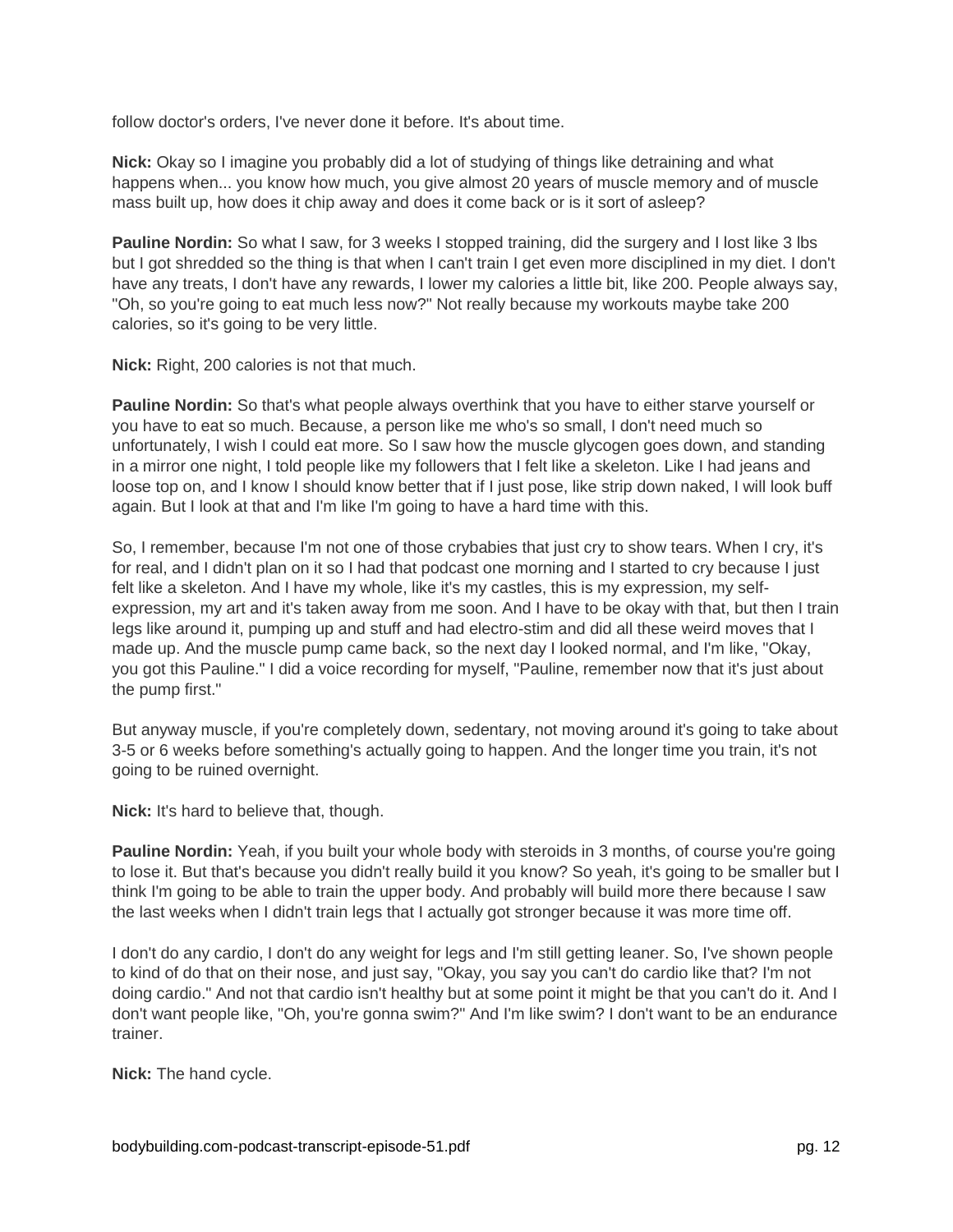**Pauline Nordin:** Yeah, I don't want to convert my fast muscle fibers to actually slower, that's not what I want. So, I'm actually saying that I'd rather do very little so that I can get more of the fast fibers to stay, than to change them into slow.

**Nick:** No, that makes sense.

**Pauline Nordin:** That's just my way of trying to cope mentally.

**Nick:** But then you have to figure out, "What else do I do with all the time that I used to train?" That's got to be the hardest part.

**Pauline Nordin:** Oh yeah, right.

**Heather:** You could write another book.

**Pauline Nordin:** I know. Well, the good thing for me is that I'm a work-a-holic, so I work 24/7, I love doing that. And it's all social media, and product development and all of that. I have a team to lead, so I'm not out of work, and all of this I usually do from home anyway, so I'm not a movie watcher. I don't have the attention span for that, but I like to study science so I do like certifications and I study for those things that I'm on a deadline. I love science, I don't have any formal education. So everything that I do is self-studying. Self study and I go to ISSN and I pick up on those so I...

**Nick:** And not everybody goes to those sorts of things for fun and for professional development.

**Pauline Nordin:** No I know, but I have to.

**Heather:** So I was really looking forward to sitting down and chatting with you because you're a female who has been in the fitness industry for almost 20 years. And we're kind of in this interesting phase of femininity 2018 and all of that, and how has that changed in your experience from when you first came here, first started being a fitness person, guru, model all of those things and how is it shifting now that you've noticed?

Pauline Nordin: I'm a feminist in the way that I feel like it's equal, fair and square like men and women. I'm from Sweden so that's when you go to restaurants, it's going to be paid half for the women, half for the men. So that has called on me a lot here in America, and that's where I see like a lot of like you would say when there's cultural differences.

When it comes to fitness I think I see that just with that in mind. I feel that women are doing ourselves a disfavor because you're selling us out, it's all about sex, look like a little bunny that anyone can just do whatever they want to do with, and they don't have anything to say. They put everything into looks and it makes sense in a sport that's fitness, but do you want to do this for one year or do you want to do it for a long time?

So, when I started, I felt women were more about strong and they show regular pictures. You don't have to be in lingerie in a set on a workout video. Which I feel it's out of context, if you want to do that, go to Playboy, there's nothing wrong with that. But you put everyone else into fitness like we're kind of weird, kind of half glamour, half fitness. And I think for instance I don't have any kids but for people who do have, imagine then they show the kids to go into fitness and they see all these girls dressed down.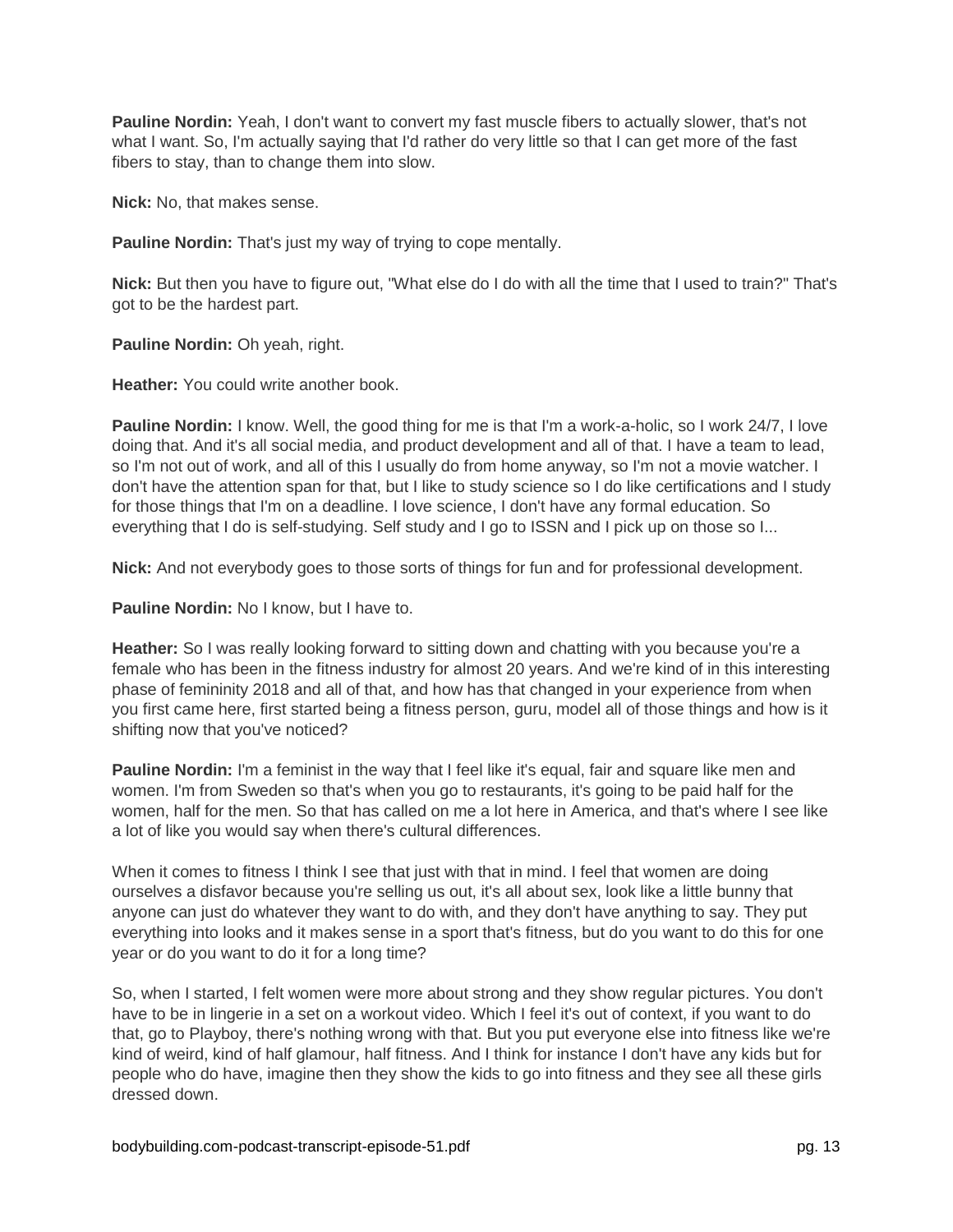And every time I'm on a plane or something when I open up my Instagram, I always end up with a picture where there's a naked girl doing stair stepper. I'm scared, like I have a big phone and everyone's looking. Like no I didn't look at this on the plane, you know but I don't understand that like why women have to show everything to feel like they have a worth.

And who are you selling this to? To men. So I feel like companies should also take responsibility. A lot of those, like shady companies that haven't been around a long time, they do whatever. So they just sell it with naked bodies, sell with sex, sell with females. As long as the female is shut, and that's why I would never be a good one of those. Because I can never keep my mouth shut, I stand up for what I believe in and I'm not scared of getting criticism for what I believe is right.

Then I would just say like a big applaud to companies who do respect, and they show with good manners. Like Optimum Nutrition, for instance, I worked with them in 2006. I was a sponsored athlete, and they've always been very good and conservative in a not boring way, with how they present their athletes. The men and the women are the same. Do we ever see the men in a little thong in the gym that is for a neutral market, not a gay market but just regular. They don't sell like that, they're full clothes on or like a shorts or something. But a woman she has to go in and be almost naked for that kind of attention.

So, the girls who do that, who sell nothing, they don't expire they just tell all the other girls or women that this is what you have to do. You have to dress down, kind of like prostitute yourself and not put attention to your inside or what you have to say, what you can contribute to. Just do this and you will be popular, and that works on social media because the more you show sex, sex, sex, the more followers you get. And then the company's show, "Oh, she's got 500 million followers" and that's what you get rewarded for. So, I think it's going into that extreme more and more.

And I try to be a counterweight, so I try to show there are no naked photos of me online. There's nothing weird you can find, because I've always known that it's nothing that I want to do. It's not going to help anyone to transform or change from an unhealthy lifestyle. It's not going to motivate for the right reasons, I want to drop 300 lbs. To see me naked or not, I always tell people, "Why would you see me naked? I look like everyone else, like something average." There's nothing to see, instead of trying to ... like all the models I can't stand it, their life is presented as it's completely perfect, and they're always perfectly made up. "Oh, I woke up like this" and they have full make up like who do you think you are, like show people the real you instead.

And for years I was bullied in the fitness industry that I was never tanned enough, I was never made up enough, my hair was always a little weird, or something like that. I just owned it like this is what I am, I'm not going to go out there and get sun damage so I can have muscles and be tan because you know you always have to have both of those. So, I think I've always been avant garde when it comes to that, you're trying to lead people that there is an alternative. You can be in this industry being healthy, being strong, you don't have to dress down if you don't want to or be naked, and don't sell fitness as a sex thing, sell it as a lifestyle. So that's it.

**Heather:** Well and I watched your videos on how to date a fit woman, and I love that. Because you directly address some of the push back that fit women get from men, where it's like, "Oh, do you really need to do it this way?" Or where they try to knock you off course. And do feel like now the point where you're at, do you still get that or is it...?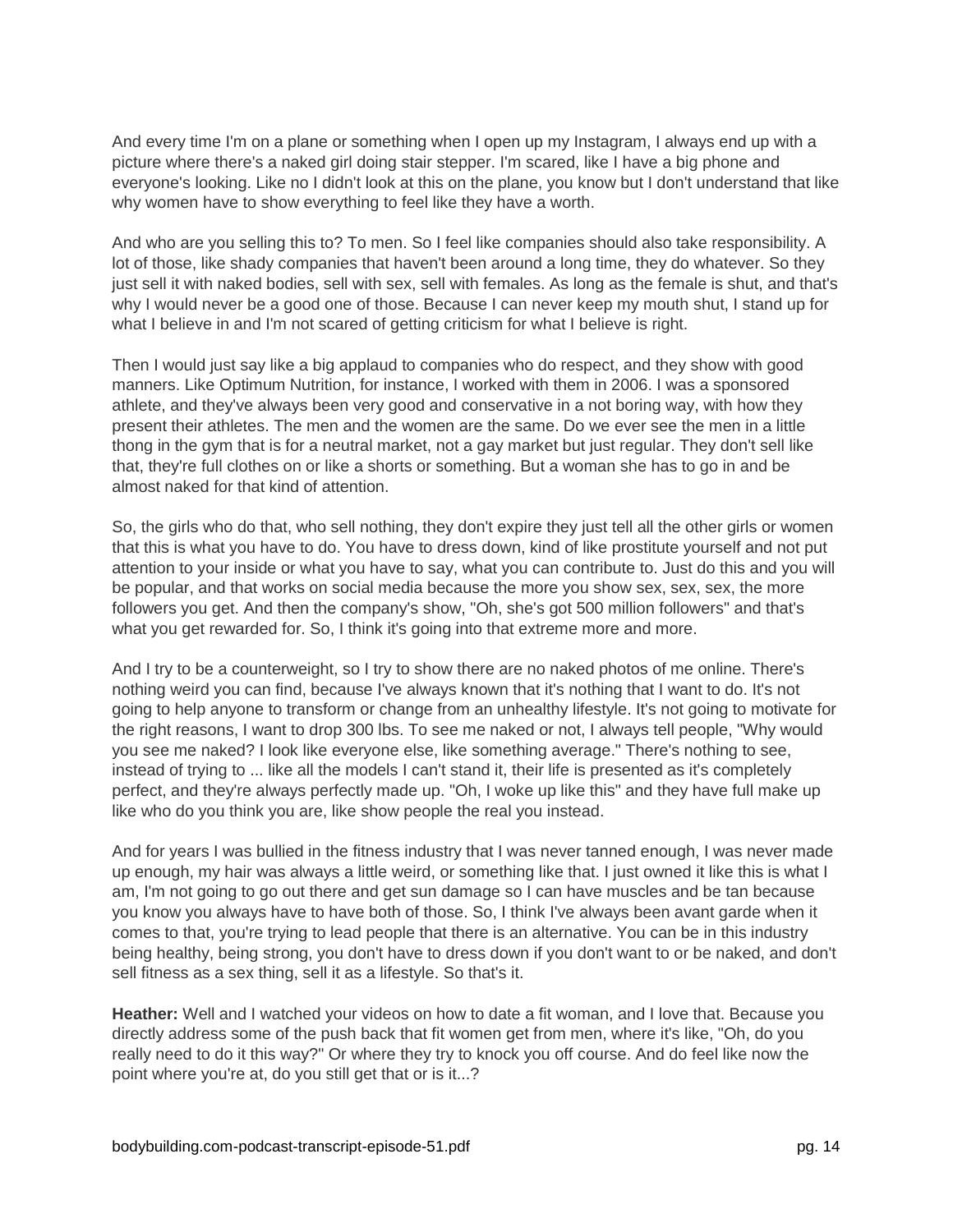**Pauline Nordin:** Oh yeah, because since my business and everybody's business nowadays to reach out worldwide is to be online. And when there's online, there's people behind private accounts that stalk you and they are obsessed with you, but they say all this weird, hideous stuff. So I either, I just think, or I get a rise out of it because I like to banter back. And I'm witty when I want to, and even if English is my second language I know how to get them by the balls. So I do that, and everyone on my side they say, "Okay this guy" like I like to get them to see my point. So I'm not mean I'm just trying to, like sometimes they get this guy who tries to make everyone else angry there, to just take him on my side and neutralize him. But with men, and women who lift, it's always about that "Oh, she takes steroids. She takes steroids." Because if you do this pose and a bicep, you're going to look jacked, you lose the way.

So, for instance my boyfriend, he's like 6' ... he's very, very tall, and he's like this taller than me. It's good for me to just show how small I am, because not that I should have to, but since everyone says "Oh, steroids", if someone has 1 lb muscle more than you then, "it's steroids, it's steroids, it's steroids". There's a whole market that's about that, and I'm just tired of that. And I guess people just want to pretend that someone is doing this and that's why they have results. And it's one of the things that I don't like in the industry, because I feel in all sports there's going to be cheaters or not. Will that change what you're going to do? Like I've never changed, I know people do this but that's not what I'm interested in so take responsibility instead of blaming like that.

It's like that junk food was not what made you fat, like "no, no because it's steroids." As a woman with muscle and I was always saying that like I am a naturalist, what do you want me to do? Lie, you know? It's weird.



## **[THE 8 RULES OF BUILDING NEW MUSCLE](https://www.bodybuilding.com/content/the-8-rules-of-building-new-muscle.html)**

The muscle you have now was earned one way. The muscle you don't have yet might play by a different set of rules entirely. Here's what they are!

**Nick:** Yeah, the steroid dialogue online is so obnoxious on both sides. Both the prevalence of steroids and just that instant urge to label somebody as if that explains everything that a person has done.

**Heather:** And you still have to lift even if you're taking steroids, you know that's the part that bothers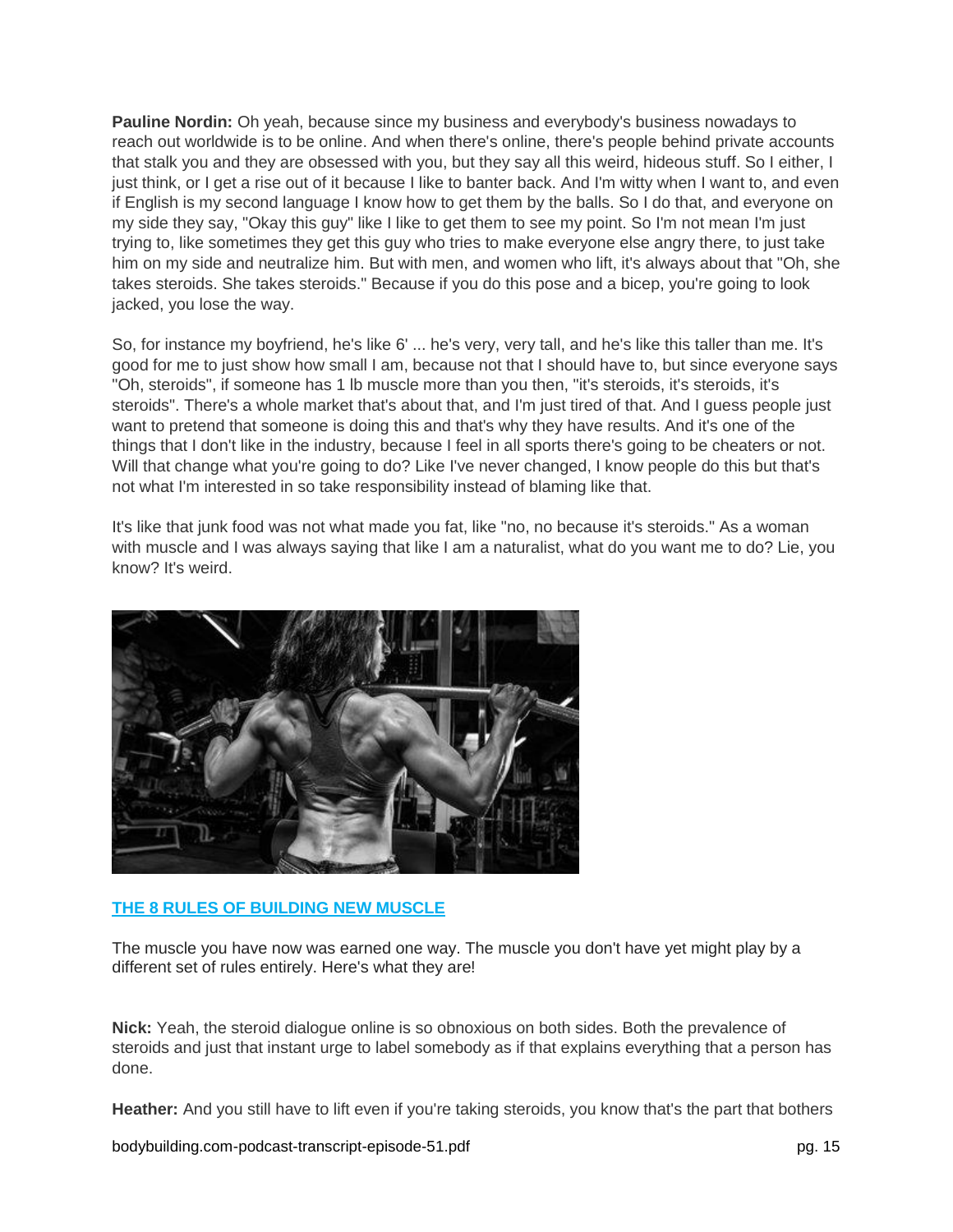me the most is that yeah, whether or not they are, you still have to go and move the heavy weight.

**Pauline Nordin:** Yeah, "Well don't you know that to be Mr. Olympia you just have to lift in 3 months and take some drugs, then you're there," you know the typical guy to say that, just like you don't have the symmetry for it anyway and probably not the genetics. So there's a lot of things that have to line up, but I always tell people like why do you even discuss this? Like it's always brought up, and I'm trying to say like it's not what I'm interested in, I'm not saying that you should do it, I don't care about it so let's talk about something else. Like why are we talking about something that won't even be something that I'm going to do. That's how I feel, so I wonder why people are so obsessed with it.

**Nick:** The name calling. Yeah, it's really strange and a lot of what we've been talking about is really talking about the long game, and really focusing on long-term progress but you also are well known for shorter-term fitness challenges, 8-12 week things like that, like Bodybuilding.com does.

#### **Pauline Nordin:** How does it work?

**Nick:** Yeah, and what value do you feel that provides for somebody who's really trying, they want to live a 20, 50, 80-year fit life, what is that 8-12 week crucible provide for somebody?

**Pauline Nordin:** So that's a typical catch-22, since I'm always about sustainability and lifestyle. And people say like, "Can I get this resolved in 12 weeks?" And me as a company, I'm always very transparent, I tell people that most of these candidates or contenders, they're actually doing 3, 4, 5, 6, 7, 8, there's people that have done 10. All of my challenges back to back, and I tell them that the 12-week, now if you're a beginner, this is your first journey. It's like your first steps to get started and you're going to have this lifestyle. And when the women get upset that they don't have the results of someone who has been training for several years, I tell them okay this is why, you think that you're so special that you're going to get the results that took me 5 years. You're going to get those in 3 months?

And people don't want to listen to that, but I also have picked up on that people feel like it's not about this pressure, it's not about showing who lost the most weight, because it's not about that. It's about the accountability and the consistency. That's why I have coaches in my challenges who help them, lead them, and so on. So, I am really down to earth and explain, I didn't build this in 3 months and anyone who says that is a liar. You're not going to get the results exactly that you want, but if you keep on doing this it's going to add up, accumulate. And that's what I love about fitness is that, how many things are like the more you do the same thing over and over the better the results? Like very few things.

**Nick:** Right, yeah, and that's the one thing you can do in 8-12 weeks is you can build behaviors.

**Heather:** It's enough time.

**Pauline Nordin:** Yeah, exactly and that is what's going to translate over your whole life. And that's my specialty, like training, yeah great, but I don't see it as a sport I see it as an art. And then we have nutrition, which I also feel like is more of a religion rather than you just consume something. So those two are so powerful, and when you get people to understand that, and not that this is a diet I'm going to do this instead. No, no, no, see how fortunate you are, you can eat healthy you can take care of your health. Not everyone has that kind of privilege. And you know these complaining things,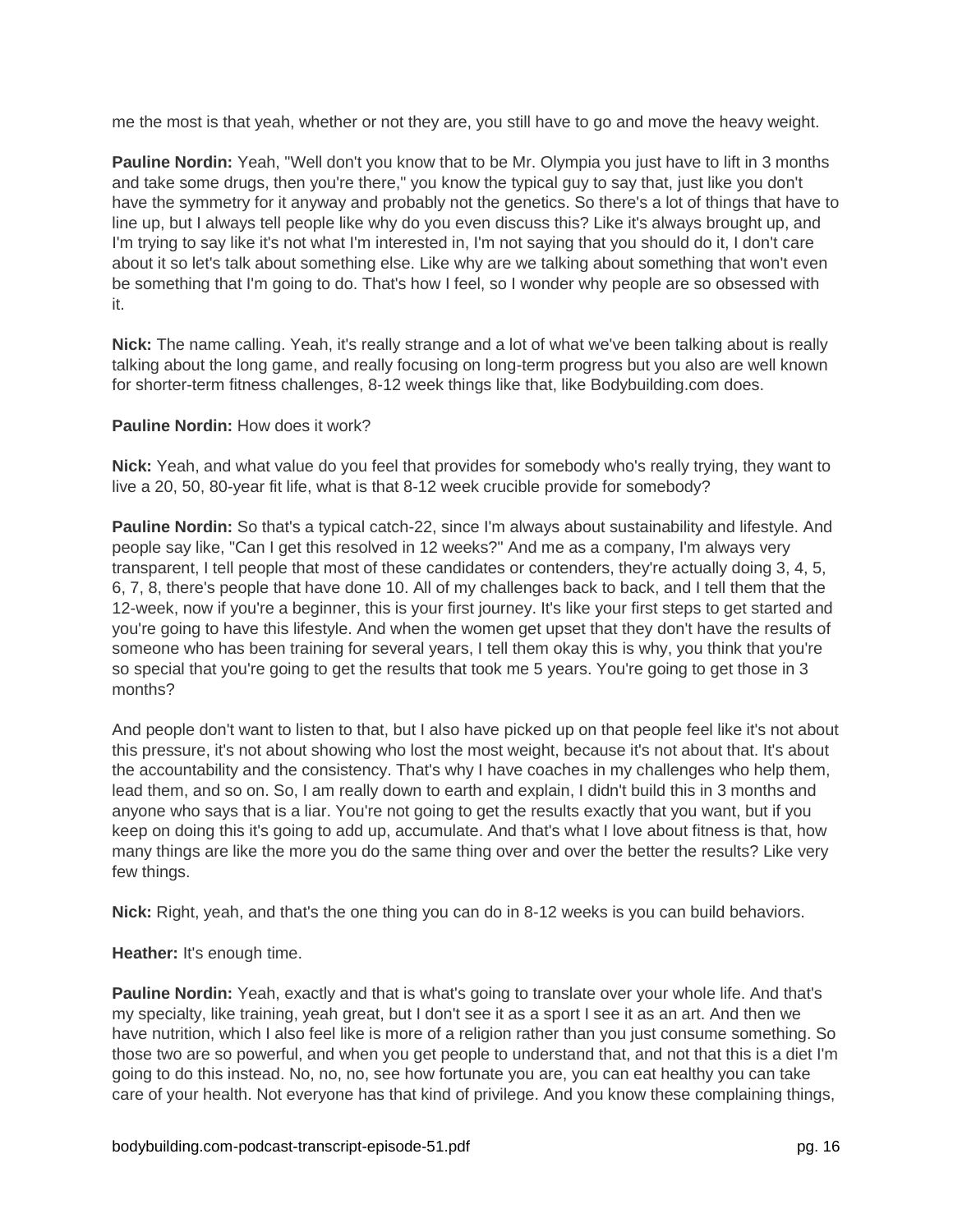I'm just like stop it okay? Instead, see the positive, because if you are wiring your brain and conditioning it to say this is not what I want to do, I hate it and all of that. You're going to see that you're going to rebel and you can't do it anymore. So, you have to embrace it.

**Nick:** You have to find your level.

**Pauline Nordin:** Yeah, exactly, find what goals do you want, and how much am I willing to work for it? And if you see, I'm willing to work this much but my goals are here, you're never going to be happy. So, take down your goals, and not everyone has to be an elite fitness model-looking person. I always tell them, "Do you think it's going to make you happier?" That you wake up one day and you're going to have a six pack and you pull up and great, next day, great, and then you're going to see if there's nothing else you like from the results. If you don't like the lifestyle, the food, the training, all of that, you're going to see that you're starting to not appreciate it. And it goes, like "Okay six pack, so what?"

And so, I'm like really trying to get people to ... even though it's such an aesthetic and superficial kind of what we do, because we see the results in the mirror or on the scale or something, it's about the insides. Like even if I was blind, I would still do the same because I can feel how my body is lean or not. And it's very empowering, I love that.

**Nick:** Yeah, but it was interesting to hear you say that you still get upset, you look in the mirror sometimes and you go "Oh, my God, I'm a skeleton" right? So, you're not immune to it, like that's the thing about appearances. Sometimes it changes dramatically, day by day but until you're actually judging yourself, boy, it's hard for some people to grasp. Even for you.

**Pauline Nordin:** Yeah, no I know and I tell them like I'm in the same boat. Like one day if I get really lean I feel like I lost a lot like I'm skinny. And if I'm a little off or I gain a little muscle, yeah my butt looks better but I also don't feel as lean so my abs disappear. So, the typical question for women that are coming to my challenges is to say, "So Pauline, how can I keep my boobs and my butt but I want to have the six-pack abs."

**Nick:** That's the ultimate Internet ideal, right?

**Pauline Nordin:** I tell them okay, get implants, get really lean and then just, okay you're going to have a small butt but work it as hard as you can. But just understand you can't pick and choose, it's going to be what your body is primed to do. And that's nothing, with all of the Photoshopping and people putting implants everywhere. You know like breast implants, I have them, it's normal like if you're lean, you're going to have to lose them. And I was born with the kind that were really droopy, too, so it was a lot of volume but I lost it. So, what am I going to do with that?

So, but with social media and Photoshop, people who are in their teens they see this girl with the butt that is muscular but this big and the waist is this, and I'm like don't you see that that is not healthy and it's not normal. It's Photoshopped, but they don't know because they don't have any difference. So, then they think that all women are subscribing to that kind of ideal. So, guys are telling you [your butt is too little,](https://www.bodybuilding.com/content/8-moves-to-get-the-perfect-butt.html) and I'm like I'm not trying to look like a porn star, this is an athletic body that I want. It's not going to be the big, big butt. But that's [Kardashian](https://www.bodybuilding.com/fun/honey-i-shrunk-the-kardashians.html) and all of that right now, that's I guess the trend, but...

**Heather:** Yeah and there is no way to spot reduce but the cool thing about lifting is that there is a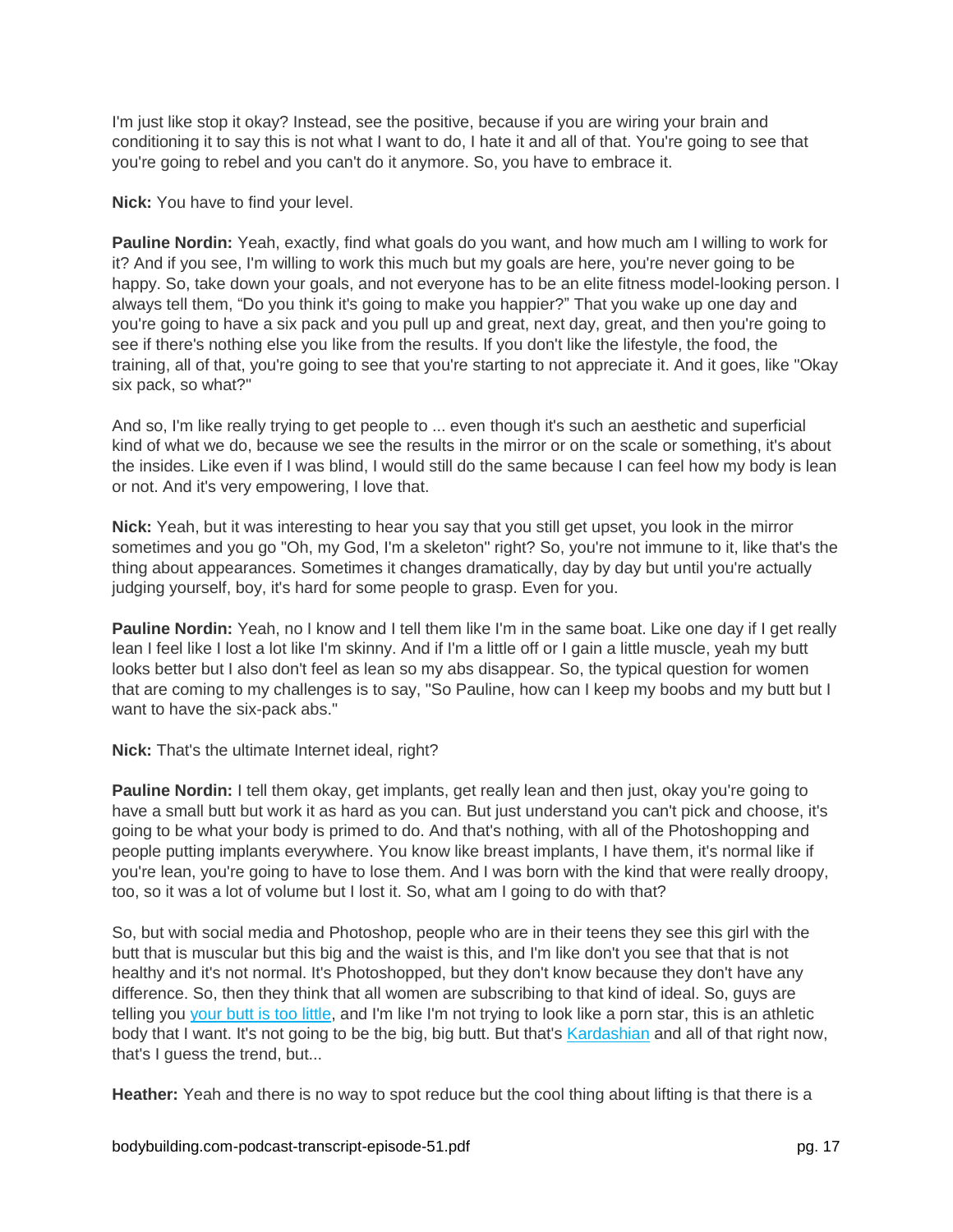way to spot add. So, if you want to sculpt your body you do actually have to lift weights. And that's the, getting people to come around to that mindset is huge.

**Pauline Nordin:** Yeah and not always going for what lighter and smaller, like you can be bigger or you can get stronger and you can get small. So instead of thinking that everything has to be lose weight, like a negative thing, like you said, you can gain muscles it's positive and it's just the way you word it will then present itself in your brain.

**Nick:** Sure, and then you can also start to gear your nutrition toward that goal as well.

**Heather:** Yeah, you can eat more, it's so much fun.

**Nick:** I wanted to talk with you about nutrition and about protein since you just went to the ISSN and you had [Jose Antonio on your podcast,](https://www.youtube.com/watch?v=FVvfb67kq7s) we had [him on ours.](https://www.bodybuilding.com/fun/podcast-episode-38-straight-talk-on-protein-and-more-with-dr-jose-antonio.html) And I was wondering you know, the thinking on protein has changed a lot over the last 15 years or so. I've talked to a lot of bodybuilders who, now that they're in their 30s they say, "I've actually cut down on my protein a lot." And you talk to guys like Jose Antonio, Doug Kalman, who say everybody's got to get it up a little bit, to that 1 gram per body weight or something like that. How has your thinking on protein changed overtime, if at all?

**Pauline Nordin:** I'm really happy that they've shown with these studies and so on, all of the kidney function, liver function, that there has been nothing wrong with that. I had that issue when I started to actually monitor blood work in 2008. I had like a TV show that was coming up, so they put me through all these tests. And they showed that I had liver enzymes that were really elevated like really high, and of course doing bodybuilding they thought I was taking steroids, so I took all these other tests for testosterone and all of that. And, of course, there was nothing.

That was years, years later, that was actually a sign that my thyroid wasn't working properly. So, the liver was occupied by that. No doctor could show me, so I was going to all of these liver specialists that said, "Yeah, your liver is really angry but there's nothing wrong with you, so we don't know." I looked, because I was so disciplined with my food and diet, it didn't look like I had a thyroid problem, because usually you should be heavy, right? So, my protein intake has always been really high, like I'm up there with those studies like the 3.5 to 4 grams and so on, all of my career.

My creatinine is very low, like 169 all the time and I monitor. So, I have those studies but I've done it to myself. I'm happy that this stigma about high protein is bad for your kidneys, bad for your bones, and all of that. Even the American Heart Association says that you shouldn't eat that much protein. How did protein become the black sheep? On the other hand, you have people that think they can just eat protein and not eat vegetables, not eat any potassium, so I tell them, "Hold on there a little, because your acidity level there is going to be bad in that way."

So, it's not about the protein, it's what you add to it, so of course, a protein diet with only protein wouldn't be healthy. You're going to convert some of the protein into glucose so why not just eat carbs maybe. But no, I'm really happy about the people start to be scared of that. So, no I haven't cut down on protein unless I did that year when I tried to cut it down. I think people just have to find a diet that they want to do for lifestyle instead of just trying something that is a fad. Like right now everyone is paleo or they are keto diet, and I'm just like, "There's no reason for you to do keto diet and mine is definitely not keto diet. [Carbs](https://www.bodybuilding.com/fun/carbs-your-macronutrient-frenemy) will not make you fat." It's about consistency and somewhat reasonable, so I'm very discipline and strict but it's not needed for regular people to do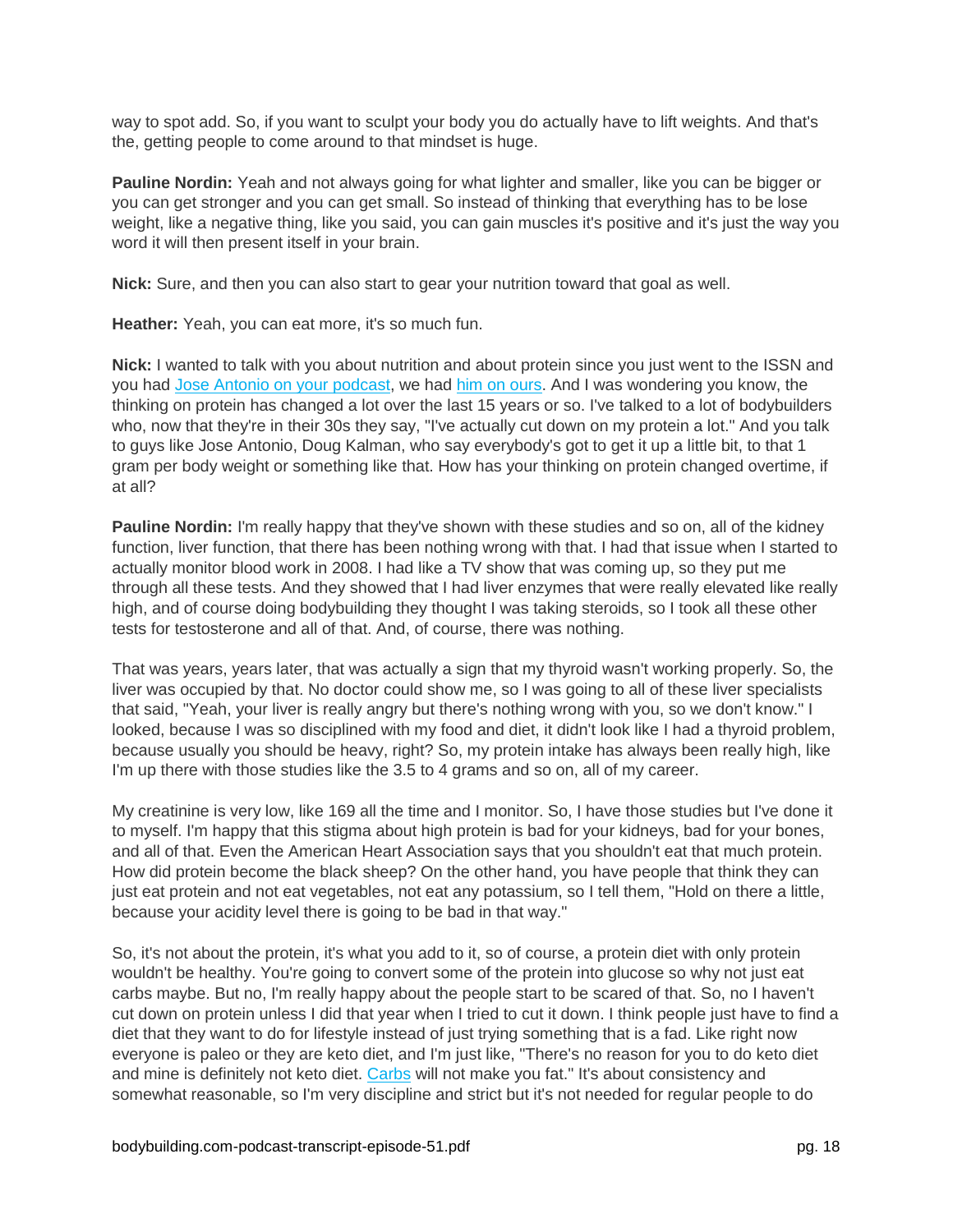that. It's just my priority.

**Nick:** Sure, and I imagine you have people that you work with all the time with their protein levels down here and you bring it up here to a level they never thought they would go, and they just are like, "Oh, my god, it changes everything." What happens to somebody who is getting serious about training and they really do push the protein level up a little bit?

**Pauline Nordin:** They see their metabolism go up, they can recover faster, they feel hotter because the protein increases the thermic effect of food.

**Nick:** The meat sweats we call that.

**Pauline Nordin:** Right, so usually when they do my program they also have the huge bowls of food, because my number one rule on Fighter Diet is to prevent overeating by overeating. We know one thing, that's why nowadays when everyone is fasting every other day, or something. People always say should I do this? And I'm like did you have a problem to stay away from food or was it that you actually overate? They say they over eat, and I say well how do you think that you're going to have the discipline all the sudden to try to starve yourself for a whole day? You're setting yourself up for problems. Some people do it well, others don't.

I usually don't eat throughout the whole day, I have protein before training, I eat most of my food at night or eat in the morning. But it's the whole thing of having to go 16 hours and people think this must that everyone has to do this. So, with my diet they get to eat so they're satisfied and that is number one. Because if you're satisfied and you have a big belly that will be flat in the morning, so don't worry. People are upset like, "Oh, my god, I'm so full what am I going to do?" Like good, now you won't see you going tripping over to 7-Eleven getting Ben and Jerry's so, mission accomplished.

**Nick:** Sneaking into the freezer, yeah.

**Pauline Nordin:** So, it's about if you starve your brain and all the hunger hormones in your body will just start to act up, and good luck then. Because I know with my discipline how hard it is. How could I then expect someone else to stay on these small portions of food for meal prep? So, I kind of changed that, you know that's why my contenders are so successful and why they want to keep on doing it. Because it's not about starving yourself or half starving yourself. It's about eating a lot so you can stay on it, so it's volume.

**Nick:** You need to be satisfied for sure.

**Pauline Nordin:** Yeah, because if you say I'm never going to have this, and that's another warning sign. When I see contenders come in and every week I have this Q&A live, and I bring up stuff because I monitor what they say and so on. And I get the coaches telling me what's going on. So, I usually see, this is what people do, they overeat and they binge and they feel really bad. And after that, that's when you see they're highly motivated and they are extra strict, and then after that they show very good behavior. Then they fly under the radar for a few days, and they restart.

So, I always call those people out, not in person but just like I gotta know. There's some people here and you're not going to see results. Because it's so strange so when someone is extremely motivated, we know and I know what happened right before there? Something went wrong, so I'm trying to get away from this yo-yo, up and down. It's better to have a little bit and say, "Okay, what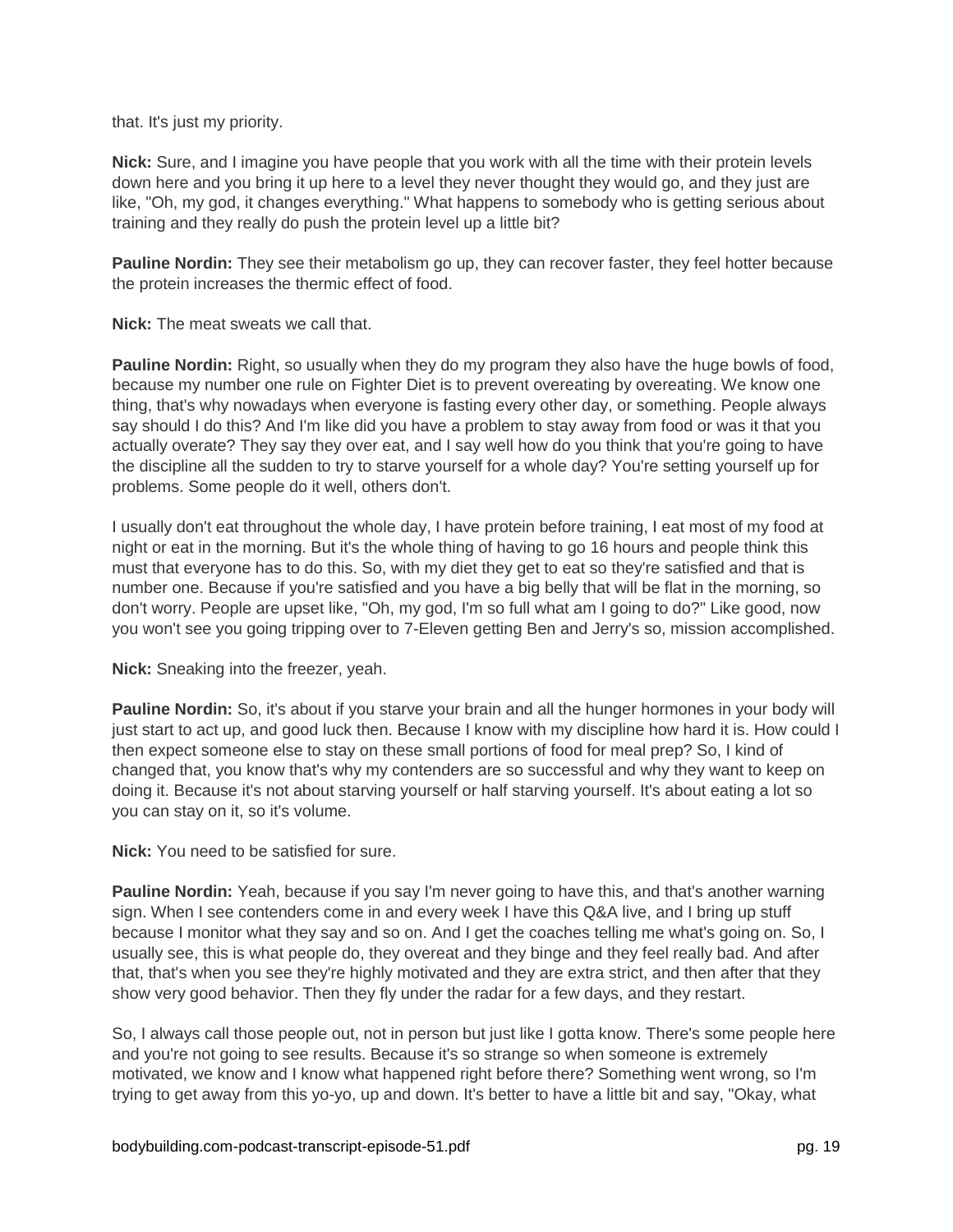did this do for me?" And kind of have a conversation with yourself and say, "What do I want out of this special treat?"

And that's another thing, I don't do cheat days, but I do treats. So, what's the difference there? Treats have a positive wording to it, it gives it as a reward for doing good behavior. If you didn't do good, you're not going to get rewarded. Cheat means, first of all you're not cheating anyone because you're not going to get away with it if you overdo it. And cheat has a negative ring to it, it's not good for your brain. So, I'm all about this trying to optimize your brain and how your brain's actually interpreting what you're doing.

**Nick:** Sure. And I've always disliked the word cheat, too. It feels like an explosion. A cheat has to be huge, whereas a treat can be any size, right?

**Pauline Nordin:** Could be an apple.

**Nick:** Right, portion control in this country, we're completely bizarre about portion control. But yeah there's nothing wrong with having a small piece of something delicious, what's wrong with that?

**Pauline Nordin:** "What, are you dieting?"

#### **Heather:** Chocolate?

**Nick:** Yeah, but at the same time I got to eat at my grandmother's house or something like that, the portion comes out and it's like this. It's a cheat built in, and I have no desire to eat something that big, I know it's going to make me feel like shit the next day.

**Heather:** You're going to feel terrible.

**Pauline Nordin:** Have you seen the trend on social media again, especially Instagram, where it's all about the girls that are very shredded after a show or the fitness photo shoot. The guys are even worse, and then we always see them first in the bikini, then we see them eating 10 hamburgers, ice cream, typical binge eating disorder. And I'm just like, wait you're showing this for public, you're not even embarrassed that you actually have a problem. Because if you have to eat that much, it's not healthy and psychologically you have an eating disorder.

Like you are not satisfied, and that kind of message you are putting to your followers who don't understand. So, then they come back, well she eats that, why don't I get the results? Because she's not eating like that, she's either posting with it, and then she has one hamburger. Or she's actually starving herself for weeks after that. And I think it's extremely unhealthy, and it's not good for young women in particular who are very sensitive to these kind of patterns. To kind of justify like, I feel that because I'm one of those people where I don't eat junk food. Yeah, I eat like chocolate chips that have no added sugar, or if I go out I have a 20 oz. steak. I have no problem with that, but I don't go and have hamburgers and french fries. I've had one hamburger my whole life, so I don't come from here, that's why. I love candy.

So, I get this like somethings wrong with you, like why don't you eat this? Why don't you have that junk food? Well I have value in my body, I don't think that my liver has to digest that. I don't want to put that through my pancreas and all of that, like it's just my priority. I know it won't affect me on a scale. It's not about that, it's about how again my accountability to myself. It's about the principles,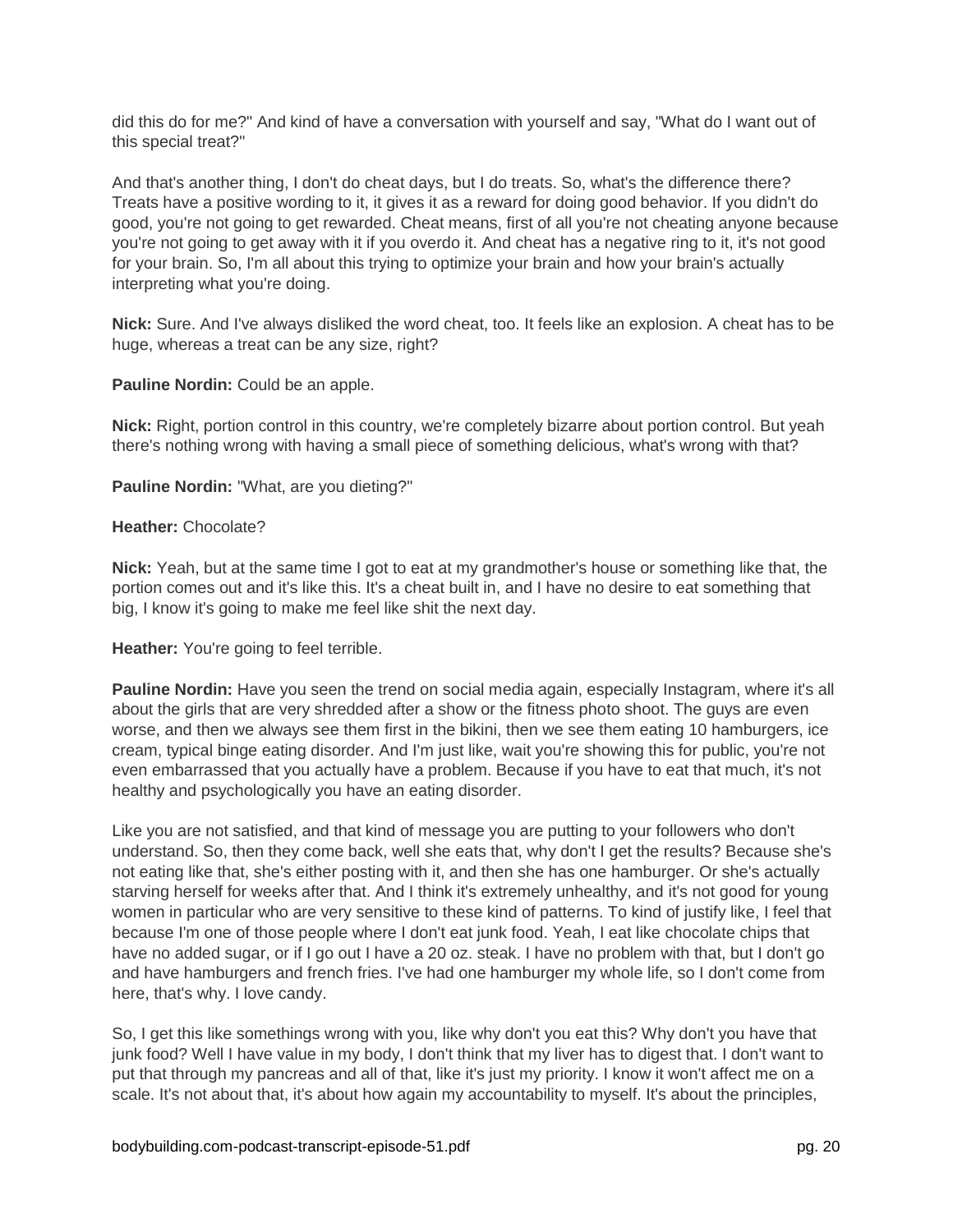like can I get away with it? Sure, I can get away with it, but I don't want to get away, I want to have a clean record.

So, it's about principle, I'm very firm on that because if you don't have firm principles to yourself, you're going to see your brain start to negotiate when you have a weak moment. And if you start, if the brain is getting in there and it's just like "Yeah, we know you gave up last week, why aren't you going to do it now?" And then try to renegotiate and just think I'm going to wait for that and the brain just knows because it's so smart and has gone through evolution knowing how to get you to eat.

So, I tell people, what your brain and your fat cells do, is they're just trying to get you to fatten up because that's what you're programmed to do. It's nothing wrong, you actually are doing what you're supposed to do. Be sedentary, and eat you know, but it's not good for us, accept that.

**Nick:** You're preparing for winter that's never going to happen.

**Heather:** So, most people when they start on a diet plan, they want to hear you say, "Oh, this is what you can get away with" and they want you to justify that you can keep doing the same thing you've been doing and get totally new results. So, how do you coach people to overcome that initial mental hurdle of, you actually have to change what you're doing if you want to have different results?

**Pauline Nordin:** Training is very easy to do for people, they go and they kind of kick themselves hard and "Now I can eat whatever I want or it won't affect me" or "I sweat a little so now I can eat it." So, I just tell people again, I explain to people why I am strict with my diet, why I stick to my beliefs. Because I can't, I won't get the results I want if I don't have any special pattern. So, if they're super sold on doing keto for instance, and they come into my challenge where they have a typical diet plan and it's not keto. And I always tell them, look you can keep on doing what you want, I'm not going to force you to do this. Because I know if I force them, it's not going to come from them.

It has to be intrinsic motivation, and I just wait them out until they see it's not working for them. And I say okay good now you can come over to my team. So sometimes people, just like me, I have to get the epiphany myself. I would never take an order, like if you told me to eat a certain thing then I won't do it. I know myself, I know others, I just have to present, "Okay, do you want to starve all the time or do you want to eat like me?" And then I usually take pictures of me eating my big bowl of 4 lbs of cabbage, stir fried with chicken and I show them my big belly after that. Then I go to bed and show them in the morning, it's flat again. Don't worry about that, but it just keeps me happy and sleeping and people are scared of eating at night. And I'm like really? That's where I eat most of my food and it's been like that for how long.

**Nick:** Just eventually they just come around.

**Pauline Nordin:** Yeah usually, I'm like a turtle but I win them over when they have something. Like if they've done... typical, the competitors and they've been on that kind of starving diet where they've been on 1,000 calories a day. I'm like, 1,000 calories, you can't build muscle on that. So, I always have to reverse diet on them non-stop, over and over like everyone comes in there. I'm like okay you think dropping calories will do it better? Like no, because you're not getting results, your body right now will just keep on holding.

So instead of having them then regain too much fat by losing control, I say if you lose control, and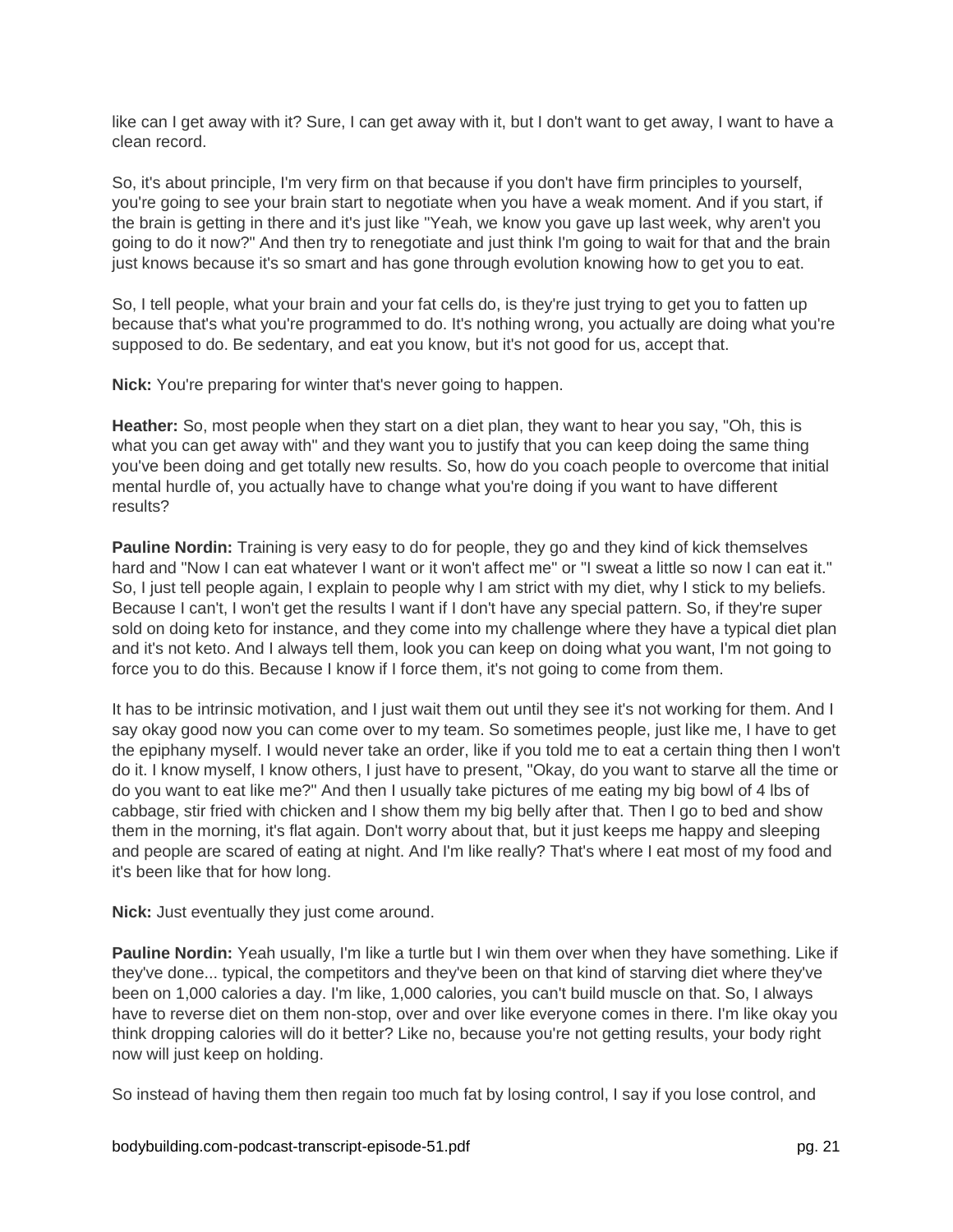rightfully so, if you're going to on a binge feast ... first of all your metabolism is lower, you have all of your cells waiting for that moment when you're going to overload and they're going to be more efficient to get it in. Just like muscle memory, like if something is taken away, they're going to come back. So, you're going to get fatter with that and you're going to feel miserable, and then you're going to repeat it and then you're going to starve yourself. I show them this up and down, how it's not helping. And then I show them in comparison to people who are very consistent and strict. And that you can eat more. And that's usually what get women hooked, "Oh, I can eat."

**Nick:** Right, finally I'm allowed.

**Pauline Nordin:** Your whole life, you want to starve? Like, hell no, I'm not going to do that, I have a big appetite, I'm not going to do that. So pretty much, like why would I want to be angry and hungry all the time if you don't have to, that's not life quality.

**Nick:** You said something interesting in there, you said, the training is the easy part basically. Someone on the front end they think, the training is the hard part, what do I do for training? I'll just eat, I know how to eat. I don't know how to train. But you're saying, no the training, someone just has to show you basically.

**Pauline Nordin:** Yeah like first a trainer shows that and then also a thing that stops people who eat really well, they don't understand that it's not about going into the gym and doing 10 reps. Every step you have to ask yourself, "Okay could I do more, can I do more?" Like always going back to notes, because we are creatures of habit, we're going in and doing the same thing over and over again. And since bodybuilding and fitness is already regimented that way, you keep doing the same, to explain to people that this will work for so long and then you have to change it. And one thing that I see there is that people are always scared of going from lift heavy to total time under tension or total load.

So, they think that, wait, lifting let's say a deadlift for 3 reps weighing 200 lbs, that's 600 lbs total in load there. So, I'm going to do 10 reps with 60 lbs, no wait, 300 lbs, what did I say? Or 600 lbs, it's 3 reps with 200 lbs, it's 600 lbs. Now I do 10 reps with 60 lbs, it's going to look very light on paper, but I say the total is the same. So just explaining to people that, and I suck at math so I can understand that.

**Nick:** On paper it's a little bit easier.

**Pauline Nordin:** Right? But usually this kind of motivation, I want more, that could be a stopping ... because bodybuilders are known to train extremely hard and I'm one of them. But it's not really what you have to do, and those people I really like them. Because they are the ones who will embrace rest, who will take orders when I say, okay your shoulder feels bad right now, okay let it heal for a week. Because I tell them, I've done all these things, don't do it too. I want you to be better than me, and they usually get better results.

**Nick:** Yeah, and I like the idea of that total work load too, there are a lot of smart lifters out there who make that work. Because it is the way to compare apples and oranges. It's really the only way to do that. And one other thing I wanted to ask you about, because one thing that people don't associate with discipline a lot of the time is marijuana use. It's not something when someone thinks this is a disciplined person, they don't think that goes hand in hand with that. And I was wondering how, because you're a proponent for medical marijuana and recreational marijuana, how does that go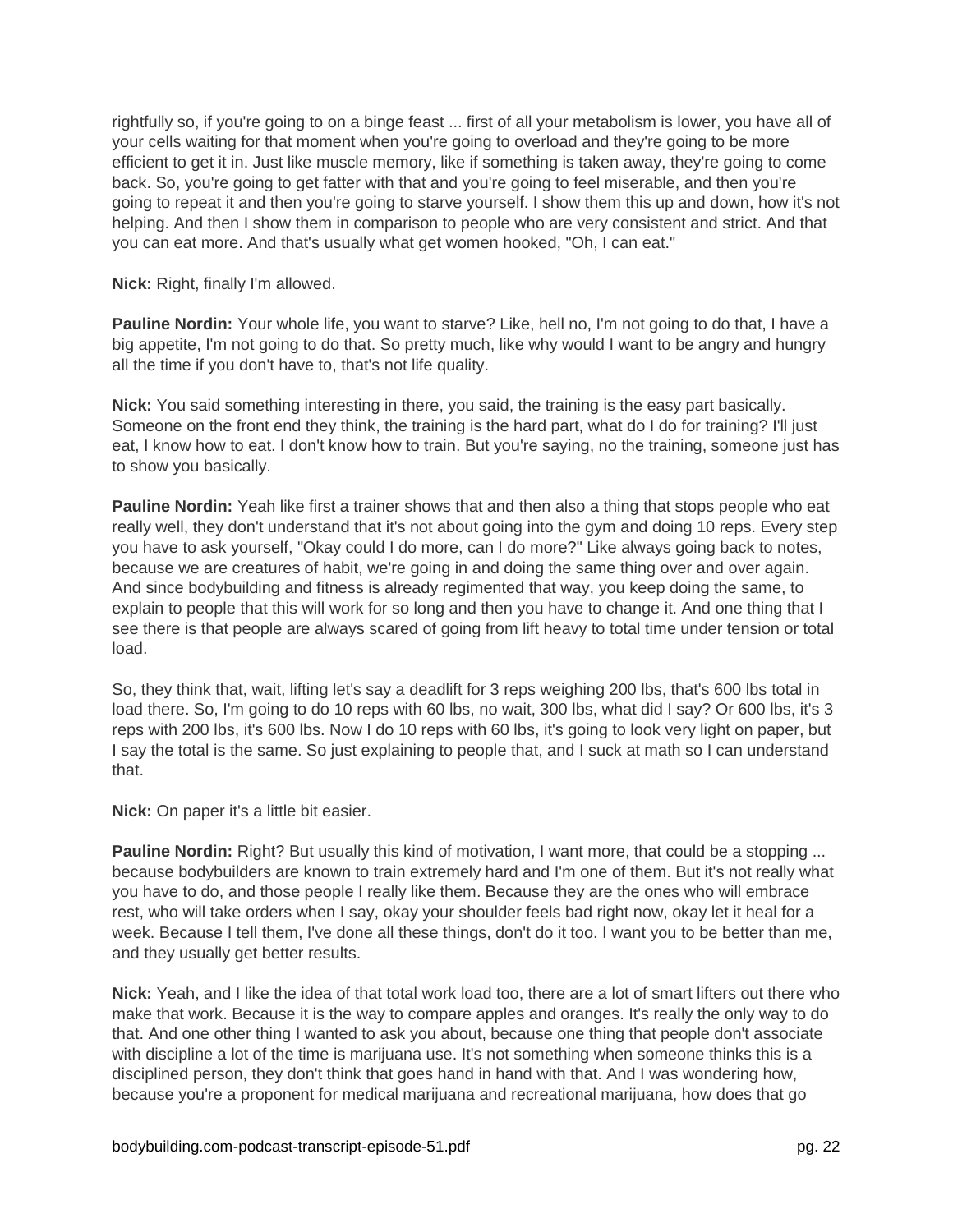hand in hand with leading a disciplined lifestyle?

**Pauline Nordin:** So, for many years I was against it because I thought first of all it was going to give me the munchies, and I always saw pot heads that are slow and you see them in Venice Beach bums, and I saw all of this and I was scared of it. I thought like, "Oh, I don't want to be like that," of course I'm not going to do that kind of drugs. But my whole life, ever since I was a little kid, I've always had problems with sleep and stressing down. With my work being a work-a-holic and never wanting to stop, it's real hard. I've always worked on it, and now the last few years I'm like I'm going to shut off social media at 7pm, I'm not allowed, and all that. But then I'm going to have a boyfriend who doesn't do that, so it kind of messes me up there. So, with marijuana then I started, like I don't like sleeping pills because they are not good for you and I don't want to have the medication for that.

**Nick:** Right, it's easy to get dependent.

**Pauline Nordin:** Yeah and also I tried them but I'm very resistant. I happen to be one of those who for instance, if I drink vodka I come from Sweden so of course, four shots no problem. I actually tried one day I was so desperate, I had a third of a vodka bottle I remember, I called Pavel I was like okay I can't do this, it's going to be bad for my liver. So that was right around when medical marijuana came out, I was like okay I'm going to do this, and I went to the doctor and got a prescription. I told him, "Okay, I'm an insomniac I need this." I was so excited about that vape, I went to the store at first I was like "Oh my god, what am I gonna do with this, I'm gonna get so high." I didn't get high at all.

**Nick:** You didn't feel a thing.

**Pauline Nordin:** I was like what is this everyone is talking about, there's nothing. And I tried different things and so on, and apparently again my brain I guess it's like a control thing like it's very hard to let go of. So, then I realized that edibles are better, these are the cookies. And those worked better, so they are the most potent way of marijuana. So, what I do then is I only take it at night, I'm not one of those who smoke pot throughout the day. And I don't smoke joints, I tell people, there's good ways and bad ways with marijuana. There's one, do it all day for no reason, it's bad because it does lower your whole and what you're doing.

**Nick:** Right and you're just escaping at that point.

**Pauline Nordin:** Yeah, like would you drink whiskey all day? No so treat it the same way. There's of course CBD which is the non-psychoactive part, it's good for many different kinds of pain or injury or something.

**Nick:** Good research on insomnia for certain people with that as well.

**Pauline Nordin:** Yeah and anti-cancer and so on. Has it done anything for me? Nothing. So, I'm a THC person, so what I do then is I educate people about responsibility. First of all, I have all those cookies at home, I don't over eat them, I have them at night only. You have to be responsible like any other drug. And I tell people, don't mess it up now, we got it legalized don't do something now so it's taken away again. And I think marijuana is much better than alcohol because first of all you don't get all the calories and also you don't get the same kind of ... you're not going to die from marijuana anyway.

Nobody as far as I know has died from marijuana itself, so it's very safe that way. But I also tell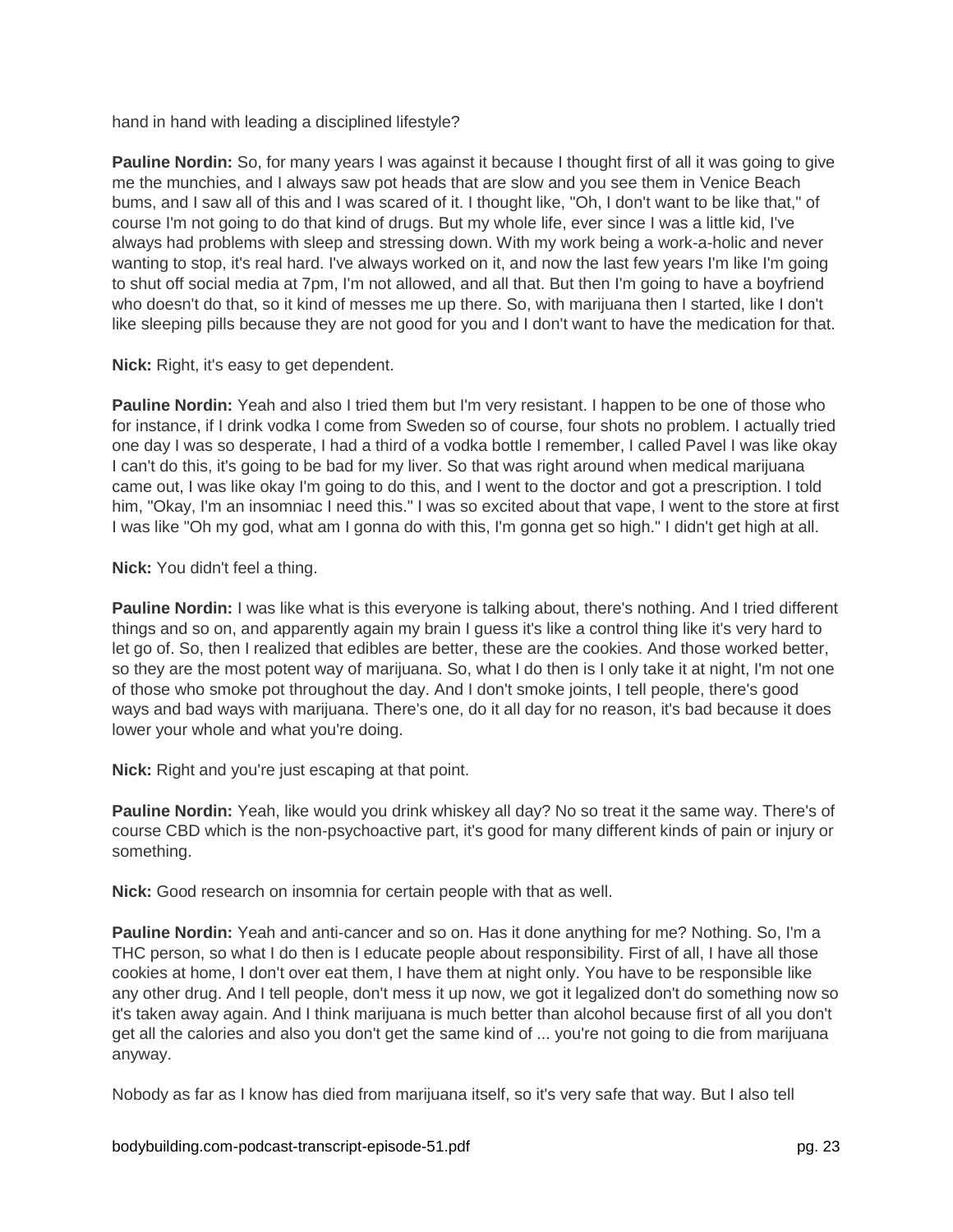people this is nothing for teens, because if you're an adolescent your brain can actually be impaired by marijuana. That is very concerning for me right now, when I see all the recreational, how easy it is to get. I'm happy I'm not a teen growing up with that, so I'm on both sides here. I think it should be stricter in one way, I want everyone who is an adult to be able to get it. But somehow, how do you protect the youngsters? I think by taking away this whole, let's say marijuana would be like, "Oh yeah, it's just another one, not really getting high." Because if you're getting high, well I'm getting sleepy, so what kind of high is that? I'm not jacked up like this you know, it's not like...

**Nick:** You may be laughing a little bit.

Pauline Nordin: I know right, you're only making... you're a happier person, right? So, I don't go out there thinking this is going to be the holy grail for everyone. They always do that like Vitamin D and probiotics, like this is going to save the world kind. It's going to be peace on earth now because we have the gut biome ready. So, it's the same thing with medical marijuana, it's not going to work for everyone and again like don't use it as something that is 24/7. It's only supposed to be for what you have, so I don't do like if I'm having a bad day I'm going to just chill. Like never, ever I've not done that, I'm really strict with that.

**Nick:** Oh, okay that's interesting.

**Heather:** Well and you draw the obvious comparison between marijuana and alcohol. And, of course, that's what anyone that's against it, they point to the problems with alcohol and you're saying, well yeah, there's going to be people that abuse everything. But if we can all agree to come together and use this responsibly just as with alcohol, you're not taking shots at 8 am before you go to work. So, if you're using marijuana in a responsible way, there's no reason why it couldn't be a beneficial addition to your lifestyle.

**Nick:** Well and especially if we're talking about sleep enhancement, right? Which as you've transitioned more into using that on a regular basis, do you feel like because of that it has helped your training and things?

**Pauline Nordin:** Oh, it has helped my training as in actually now I'm not restless all night long. Like I had a habit that I went to bed at 2 and I went up at 5 for many, many years. Now I have a sleep IQ because I have the sleep number bed. So, I get rewarded every night that I see, oh I was in bed for 9 hours, I slept 8 hours of those with sleep. I'm just like, "Yes!" So when I wake up I'm not groggy, but a lot of people are. So, you know, most people only take a little pot like my body is just resistant to everything so I have to have more.

My liver is very efficient so I know it gets out of the system, but I think it's the same thing like we wouldn't really prohibit wheat, and we use that for instance let's say beer or something like that. So, it's the same thing with marijuana then, like okay you want to take it away completely but it's always going to be around because we have the drug lords and you're going to get it. So, I believe long term, it's going to be numbed out. We have marijuana, but not everyone's going to use it.

And right now, everyone's hyped out about it and that's bad because I see that there's no fitness person, and that's why I'm talking about it, there's no fitness person who goes out there who doesn't look like a pot head who's actually like me, a regular business woman who's known to be sharp and educated. And not someone who's out drinking, like I'm not a party animal. That I try to tell people completely sober then because I'm not going out there like all those people smoking weed, that's not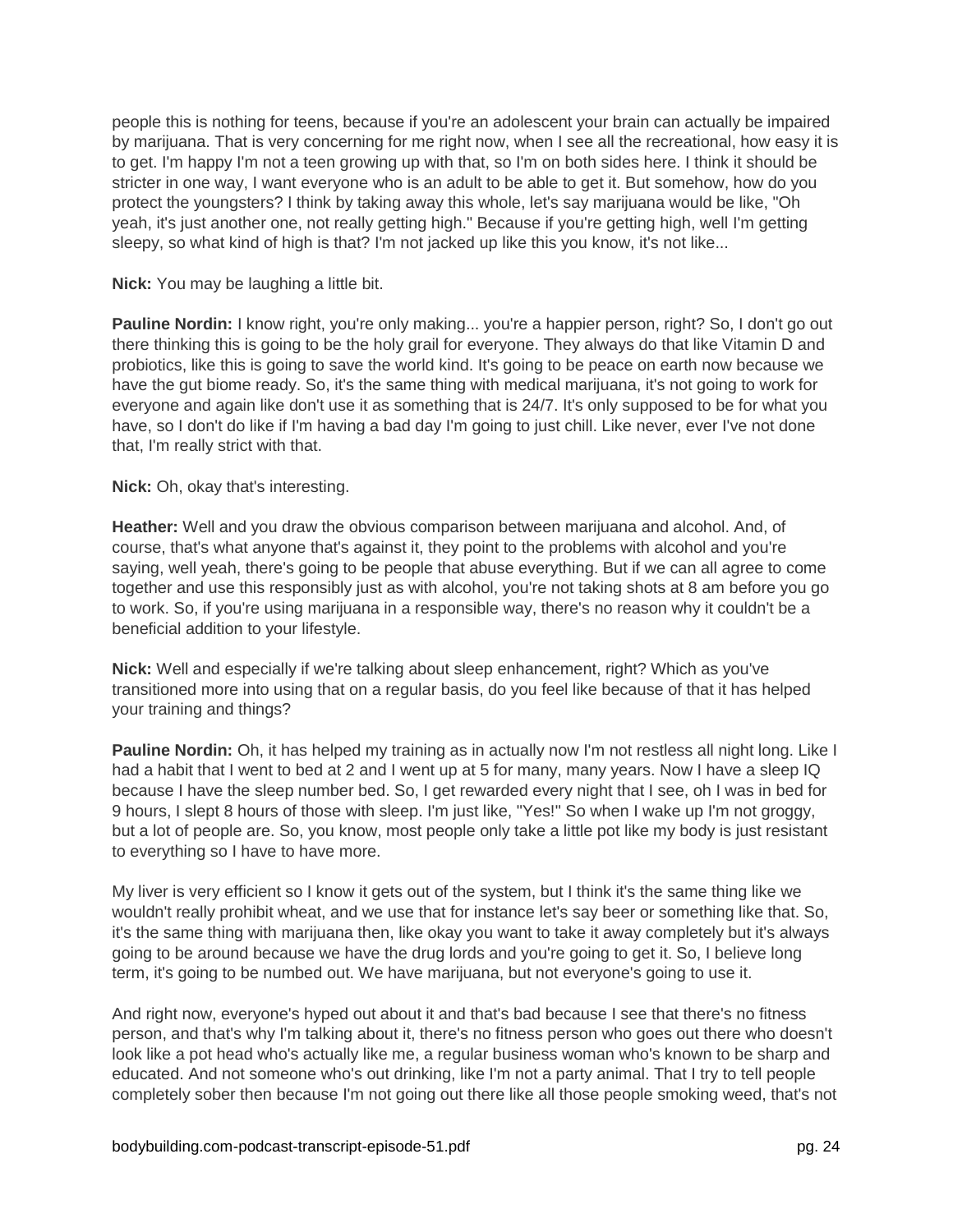the message you want. Do that in your home privately, I feel like why do you have to do that all around people?

**Heather:** And the use of psychotropic drugs at high levels of business and innovation is a known thing. Like that's been around, but it's always responsible usage and you know there's stories of in the 1970's and 80's, a lot of these people had their ideas because of micro-dosing LSD and things like that. So, I think the real issue is not, should it be available, it's how do we train people to use it responsibly?

**Nick:** Like sugar, like anything else.

**Heather:** Yeah, just like sugar and that's the other thing that drives me absolutely bonkers. And tell me if you agree... Sugar is completely legal and what is, 8 out of the 9 leading causes of death are directly related to overeating and especially the overconsumption of sugar.

**Pauline Nordin:** Yeah, I think that has really exceeded what it should be about, because they're always demonizing one macro nutrient. Okay so we didn't do well with protein, okay. Fat wasn't popular either because it showed it was wrong. Now we have the sugar, so I'm like of course if you're eating junk food, or fast food or a lot of sugar, it's going to be bad for you. You don't have to have scientific evidence about that, but of course all the industries are trying to numb down that it's not sugar.

Would I want personally to have all sugar bad? Hell, no I don't want to, I think it's part of life. Like if I don't want to have broccoli and chicken for every meal. I think it's about responsibility again, like let people have a choice. I don't want to have a Russia communism like back in the day, where this is what we're going to make for people to eat and that's it. I like to have a choice, and I think more about educating people and take back the PE and nutritional education for people, and empower people so they have a choice. Instead of most people, I believe are very sad and depressed so they don't want to get any help, they have no friends, and who's there? Oh, Mr. Sugar. That can't always help you.

If we take care of people instead, what they're doing with in their life, and make them happier, they're going to get more responsible about their health. And say like okay it's really tasty for this but I don't want to have a smoothie with 100 grams of carbs, drinking it and don't even recognize that it's calories. So instead of just taking away, because I know if you take away something people want it. So that's why I think legalize everything. And not guns like anywhere, someone's mad and they're just going to shoot you, but I don't think about this illegalize everything for no reason.

A sugar, like everyone's like, "Oh, it's the sugar, it's the sugar." Like no, it was the excess calories that came from sugar maybe, but I don't know why they keep on trying to find the scapegoat that's going to be bad. But I mean, sugar, what is next? I'm going to stop having vegetables because they have natural sugars? Where are you going to draw the line? I think it's dangerous, I like to educate people and I think that big companies should do that like the FDA and so on. But when it starts to say everything is causing cancer, like let's say eating meat and they don't forget about the whole processed thing or eating it every day. Or sedentary people did it or something, to put that in the same category as smoking tobacco. I'm just like, but that's not really true about that.

And the same thing like the USDA put pizza as a vegetable because it had tomatoes on it. So, I think more people who are nutritional savvy, like one of my favorites Layne Norton, he's really calm and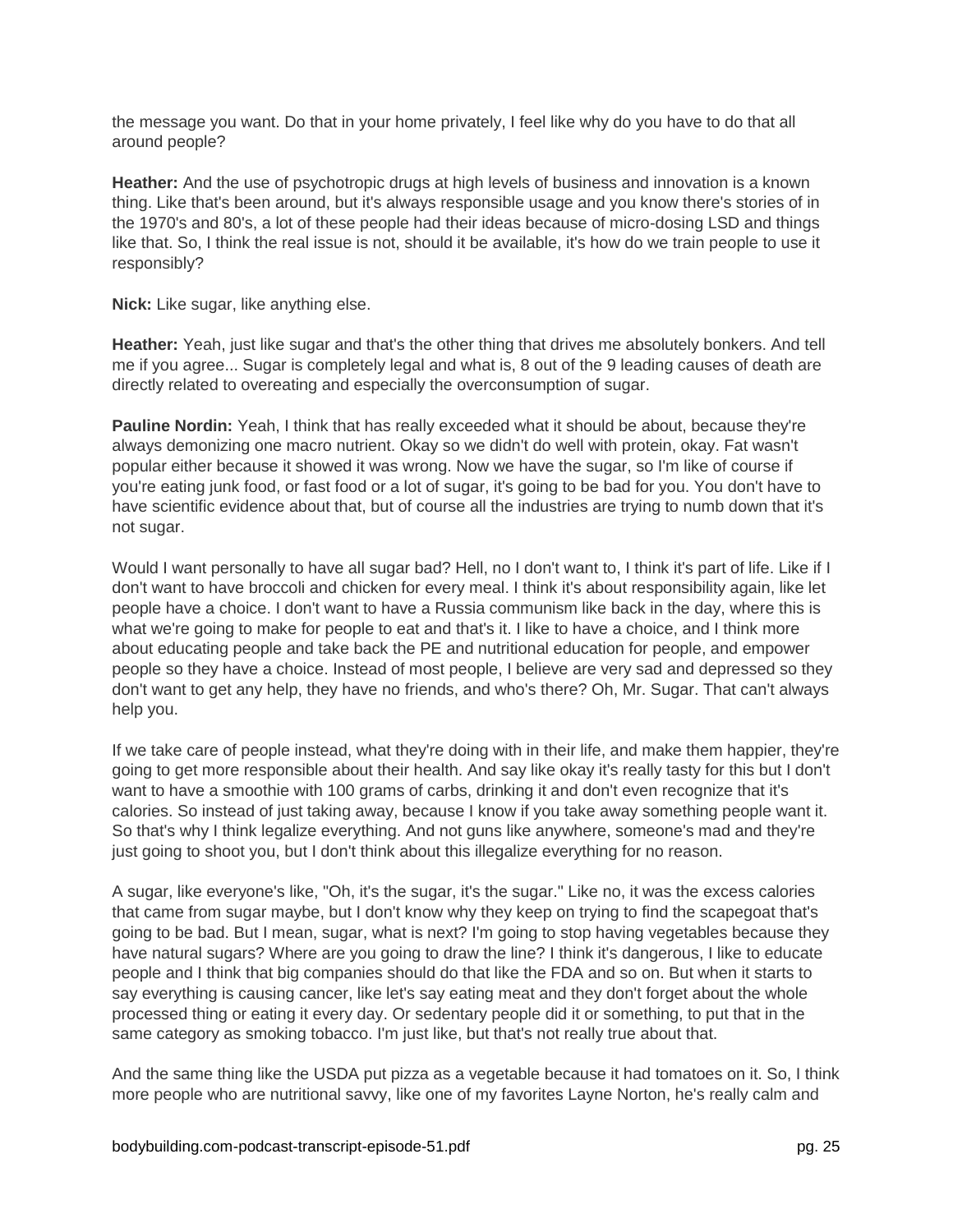stands and explains like it's not sugar per se, it's what people eat, the sum of the sum. So, I think it's just more about education and psychological counseling. Like people show them that yes, we all get cravings, we drive by some kind of place here, Dairy Queen, like of course it would be tasty but wait a little. Like what do you gain from this, and then is it worth it? So, I've read a lot of studies about that, the rational brain versus the spontaneous impulses.

**Nick:** Right, just a pause, that's all it takes.

**Pauline Nordin:** They're not working together, so people who have a problem with that, they only see that this is tasty. And imagine if there's nothing inside you that says, hold on you just did this work it's not worth it, don't, don't, don't. And you just go in there, but it's not about the sugar or that it's there, it's about the person. So, I don't think you know, like... how do we give so much power to food? That makes no sense to me.

**Nick:** But it seems like training can be a place to get that sense of control at the same time. Like, I know that I'm building rituals here, I know that I'm making choices here that are intentional, and it's a laboratory maybe that you can use to apply some of that.

**Pauline Nordin:** Yeah, and training overall, a body that doesn't train or workout or exercise is not a happy body, we know that. And I think also it's easy for people to... If you work out you're kind of like "Oh, I had an hour of hard work, I don't want to undo it, so maybe I should eat a little bit better." But it's about that first step for people in general, they just have to see and kind of that instant reward. They have to get a little bit, like see the light at the end of the tunnel like, "Oh, I see a little weight goes off." So, when I for instance have clients who are 300 lbs and they want to lose to 150, I just tell them, "Okay, how long did it take for you to gain this?" They say 10 years. Alright, so give it at least, like I say don't feel bad if it's going to take you 5 years, because you're on the way here.

I feel in general that people feel embarrassed that it takes them time to get results. And I'm trying to tell them that it didn't happen for me overnight, so take it down. You're doing hard work, you should not be embarrassed that you're trying to improve. Because there's all this pressure, you're a 12 week challenger why don't you look like that? Imagine then you keep on eating your food and people are making fun of you because you can't see it. So, I try to empower them like just put headphones on, don't listen to them.

**Heather:** Right, well, we're so conditioned to see those transformations, and this happened in 12 weeks or this happened in 3 months. And people don't realize the amount of work that comes with losing that much weight, and it doesn't happen overnight. And to your point about working out being the laboratory in which you kind of train that logical brain, and that brain that's able to say, "No, you're not going to like how that's going to end up on the back end." And you can't eat a ton of calories or foods that are fast foods that make you feel sluggish and sick and then go work out the next day and feel great. Your body will show you that that doesn't work, so you'll eventually learn through working out, that okay I have to change how I'm eating to make me feel better.

**Nick:** To feel better during a workout, absolutely.

**Heather:** And so they both go hand in hand, same thing where if you eat better, you'll feel more motivated to work out. So, I always tell people, you can spiral down but you can also spiral up. So, if you stop eating these things...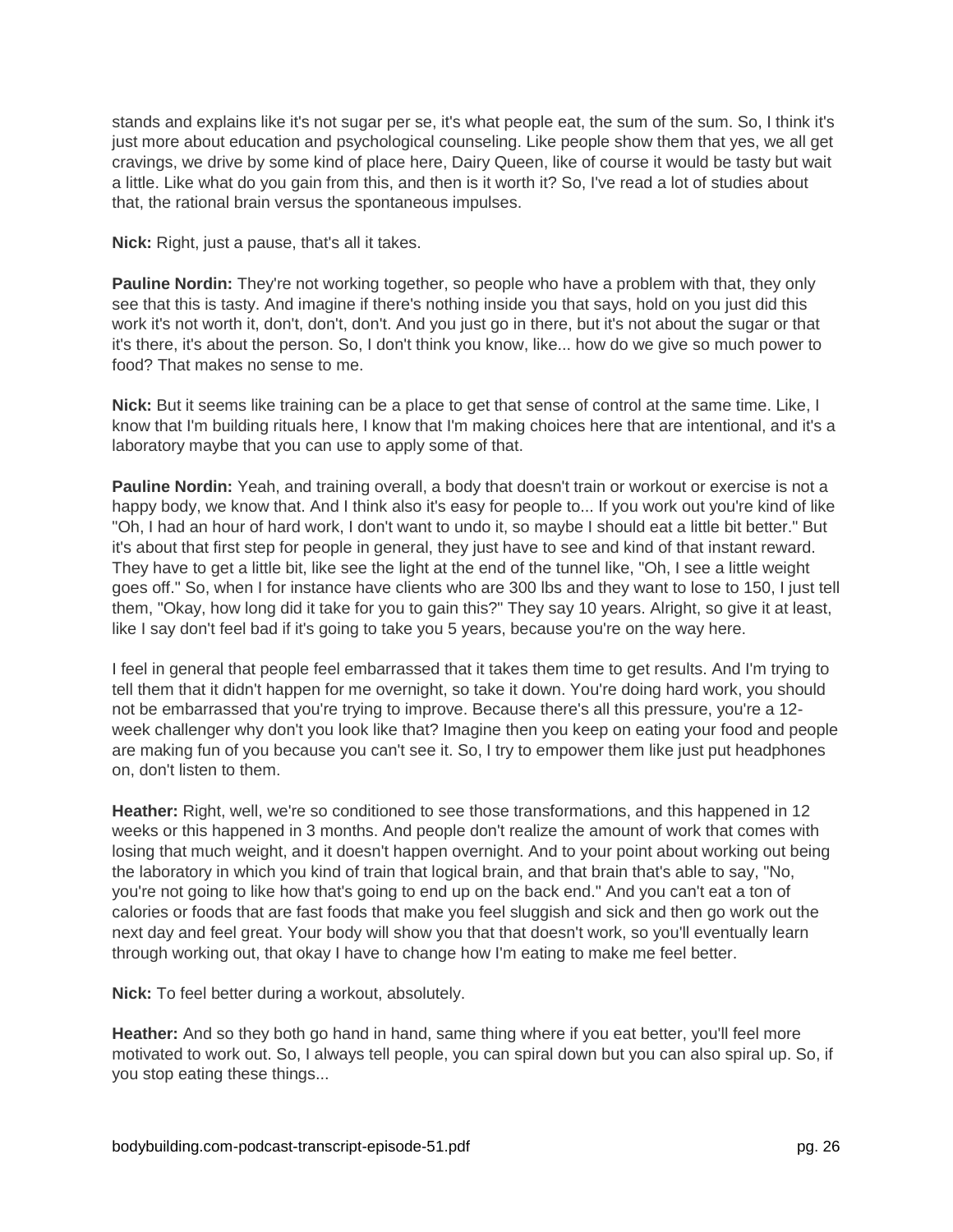**Pauline Nordin:** Yeah, no I completely agree with that, and I always tell people to put the gold star in their little journal every time they do something right. And for me, for instance, I'm one of those people who would rather eat more vegetables and forget about my fats, so I give myself a gold star, then I write "Good job, Pauline" when I put olive oil in it like I'm supposed to. Trying to do that, like one little step every day and that kind of positive, like give yourself a pat on the back. You did a good job.

#### **Nick:** A little shot glass of olive oil?

**Pauline Nordin:** Yeah, well like in the vegetables, but you know it's important to show people there's nothing wrong with rewarding yourself as in showing good behavior. We are our own biggest enemy when it comes to that, and people think it's such small things. No, it's not. Like if someone who chooses a salad over a hamburger, that's a huge step. So, make sure that you recognize that, and own it and be proud of it.

**Nick:** Talking about fat loss and weight loss, it reminded me of a great line that I saw in one of your old articles was that you can't lean out what's not there, right? Muscle must be built first, and I think that's, for women that's a real problem. Like "What is your goal?" "My goal is to lean out." And I think that's such an interesting message you've been putting out there for a long time. There's a value in adding before you subtract.

**Heather:** Yeah, they want to lean down first and then build muscle.

**Pauline Nordin:** Yeah, it's very hard to convince women that you don't have anything there. And I know how to trick question them so they understand. So, I say, "What size do you want to be?" And they're like, "Well, I want to be the way I am now, but I want to be lean." Okay well that's about 10 lbs of muscle, and they're just like well how am I going to get that? Like give it 3 years maybe, and I tell them like when I started, I had lot of muscle from my athletic training with horses and stuff. And I had my genetics that come from being strong, not lean but strong. So, I already had that for me, you may be skinny like skinny fat for instance, which is like light weight and [high body fat percentage.](https://www.bodybuilding.com/content/6-ways-to-reduce-body-fat-while-increasing-muscle.html) And you're not strong, you have that against you. So, you're going to have to build and you're going to feel swollen, you're going to feel a little big.

So, when I see a girl who's 100 lbs and she says, "I feel so swollen", I'm like you're in the wrong sport then, you know. You've got to accept what everyone has to do, you don't have a special ticket. Just because you're skinny doesn't make you... you're probably going to have a longer journey than someone who's chubby. And I tell that to them because they have not, when you are overweight you're stronger because you have to carry all of the weight and your metabolism is faster. You burn more calories. When you're lean and small you're actually the opposite, your body doesn't need much, your bones are not that strong so it's actually going to be sometimes like a longer road. And it's hard for people to understand that you're not going to be better off because you are skinny.

**Nick:** Or healthier. It does not mean healthier.

**Pauline Nordin:** Yeah, no definitely not. They think skinny or thin is the same as healthy and I'm like, no, not in many ways. And then also I try to tell people, can you squat your own body weight? And they can't and it's like okay well you don't have [the muscle you need.](https://www.bodybuilding.com/content/ladies-make-2016-the-year-of-muscle.html) So, this impatience, it's a problem when it comes to fitness and for women. And stopping this, again it has to be the lifestyle, the life you like, to enjoy doing it. So, going into a training being skinny and thinking that you're going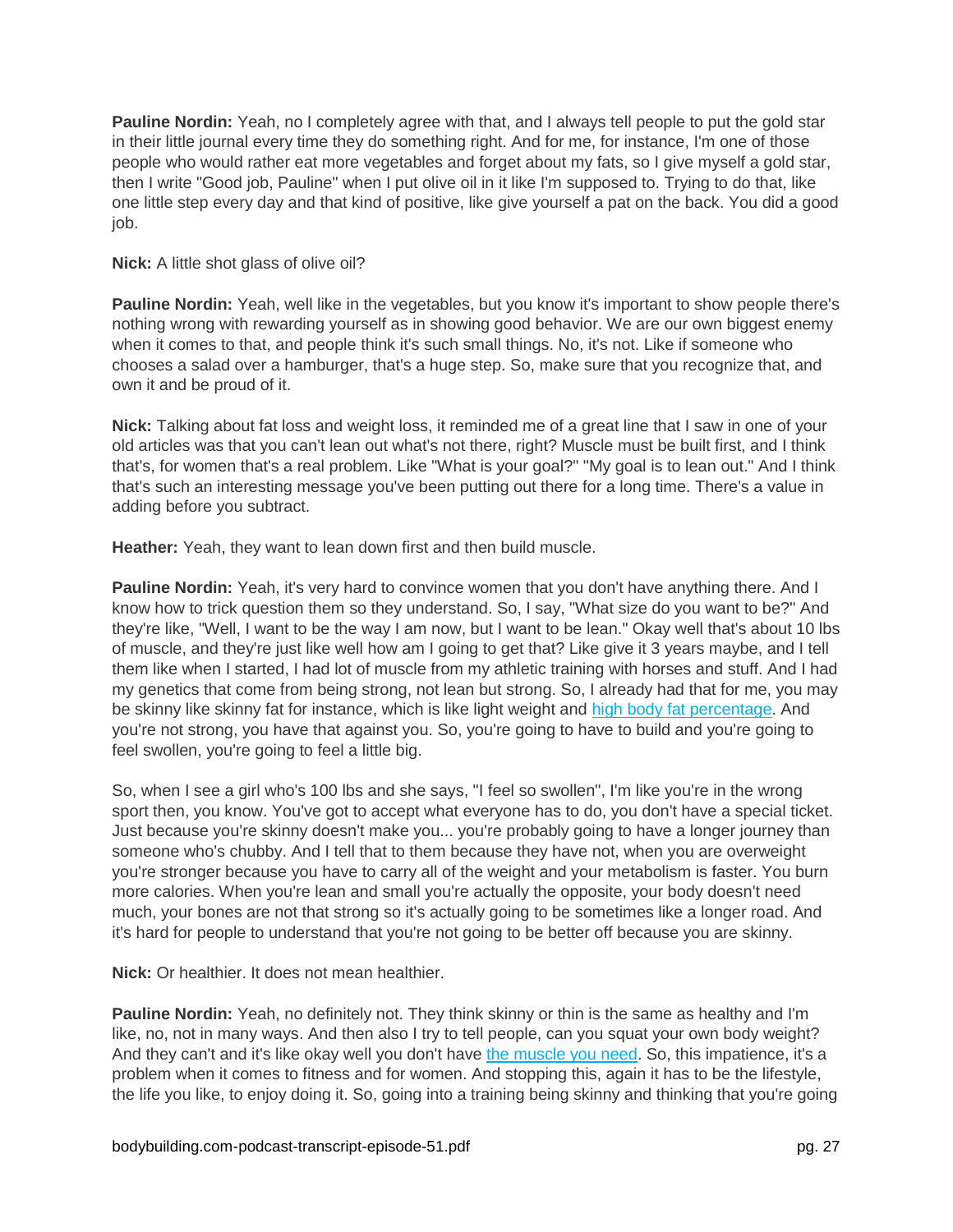to start leaning out, it's not going to work.

**Nick:** So, at what point does somebody earn the right to be lean 365 days a year? Because that's a big thing that you value is being lean all the time. At what point does somebody earn that?

**Pauline Nordin:** I think first of all, you have to be happy with the muscle mass you have. And also know that if you want to be real lean or stay lean, you're going to compromise the big gain muscle because you don't have the surplus daily that is needed. And I tell people too that when you're gaining muscle you have to accept a little bit of fat gain. It's going to be there, you can't feel embarrassed that you're not lean. Because if you're real lean it means that you don't have any excess at all and that means you're not building muscle either. So, explain that first of all, like building means surplus okay? And cutting means deficits, so how is that going to work out? Do you know that, like can you do mathematical equations and get that work? And, of course, they can't.

So, I would say, I know how long it took for me, I dieted down after 3 years and I was still very, very small. So, I just tell people, I got 3 years before I told myself I could even diet down. I didn't do it, I didn't touch it, I tried to eat good but that overeating just helped me build muscle. I was a little chubbier than I wanted to but it was a good reason. So, when you have those first years it's actually better to have a little fluff on top and not trying to look at people who are lean. Because it didn't happen overnight, so it's hard to get... people always want to contribute, or attribute if you train now, you think that your body has been made with the last months of work.

Instead of seeing what happened the last 15-20 years. So, I always say this is not what built my body, this is what has been going on for a long time. So, again, when people actually understand and you take the time to explain to them, and show them the message that they understand. Because it's like if I want to prove my point, I can't talk Swedish to you and think you're going to understand. It's the same thing, like you have to find a way that they get it. It's not about you don't want them to look good, because they can change. Like "Oh, you don't want me to look good", well of course I want this, this is my brand, I want everyone to get first. But I also want to sell a healthy message, that people don't have these... The worst thing that can happen is that people have all these dreams and goals and you come in and it makes them fail.

And a lot of companies do that as a business model, they do it because they want people to fail so they come back and buy more. And I said that is the opposite of what I want. I want longevity, I want clients who have been with me for many years. That is how I feel that you build a brand that people take pride in. So then when I see people writing, and they say that I've always believed in you, I've always been a fan to you, and you never sold out and all that stuff. It's like that is the best part, because I know when I say something people will say, okay I might disagree, I might think she's weird or crazy but she says what she thinks. And I think that is important.

**Nick:** Well, Pauline Nordin. Thanks for coming and talking with us this was great.

**Pauline Nordin:** Thanks for having me.

**Nick:** You can find Pauline all over online, right? [Fighterdiet.com.](https://fighterdiet.com/) Where else do you like people to find you?

**Pauline Nordin:** I have the ["No BS with Pauline Nordin"](http://fighterdiet.com/podcast/) podcast on iTunes and also on YouTube. So, [YouTube](https://www.youtube.com/fighterdietofficial) is "Fighter Diet Official." So, Fighterdiet.com and then all the [Facebook](https://www.facebook.com/FDfighterdiet) and all of that. I